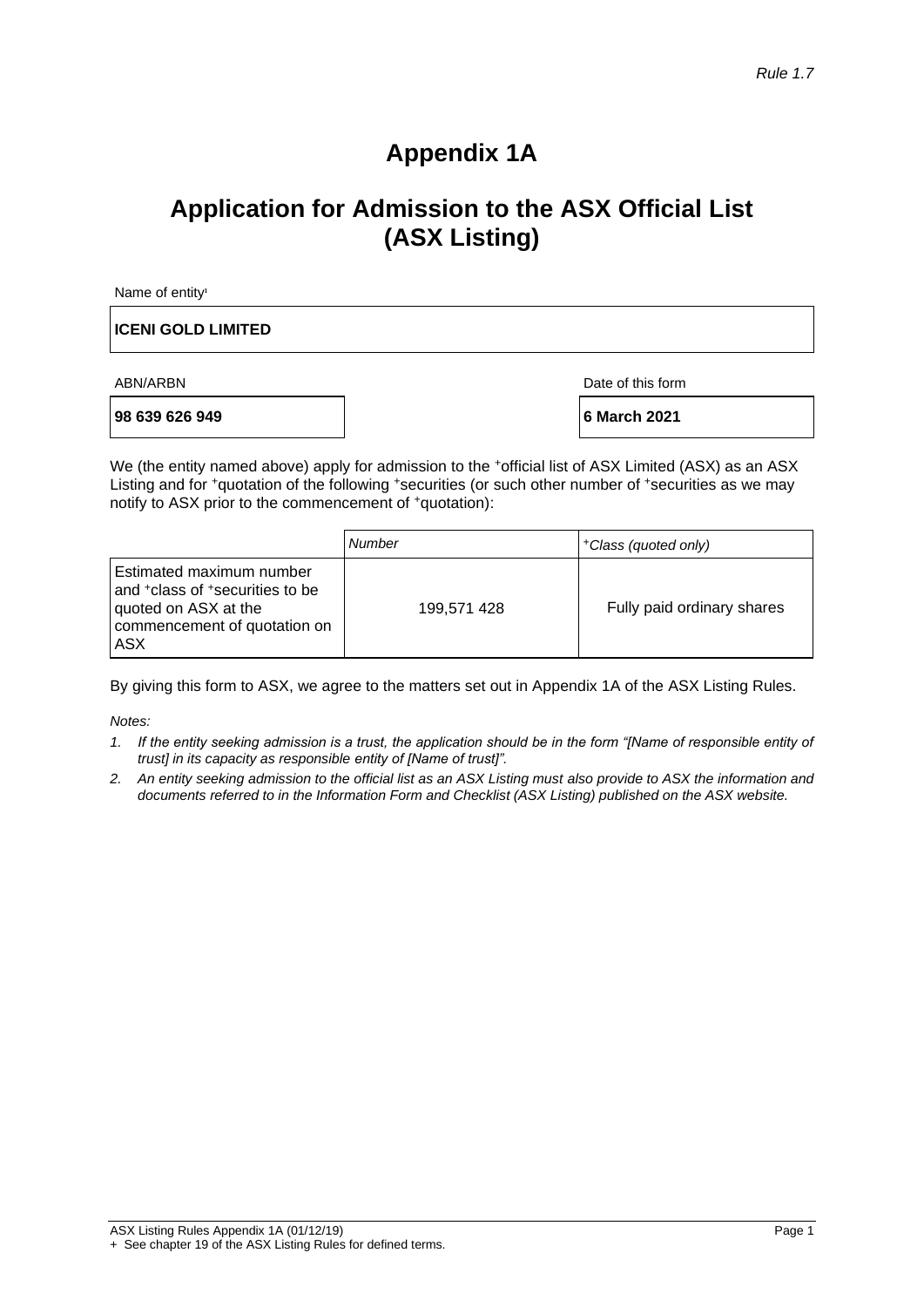# **Information Form and Checklist**

# **(ASX Listing)**

Name of entity and the state of entity and the state of entity and the state of entity and the state of entity  $ABN/ACN/ARBN/ARSN$ 

#### **ICENI GOLD LIMITED 639 636 949**

#### **We (the entity named above) supply the following information and documents to support our application for admission to the official list of ASX Limited (ASX) as an ASX Listing.**

**Note:** by giving an Appendix 1A *Application for Admission to the ASX Official List (ASX Listing)* to ASX, the entity is taken to have warranted that all of the information and documents it has given, or will give, to ASX in connection with its admission to the official list and the quotation of its securities are, or will be, accurate, complete and not misleading. It also indemnifies ASX to the fullest extent permitted by law in respect of any claim, action or expense arising from, or connected with, any breach of that warranty (see Appendix 1A of the ASX Listing Rules).

The information and documents referred to in this Information Form and Checklist (including any annexures to it) are covered by the warranty and indemnity mentioned above.

Terms used in this Information Form and Checklist and in any Annexures have the same meaning as in the ASX Listing Rules.

# **Part 1 – Key Information**

*Instructions: please complete each applicable item below. If an item is not applicable, please mark it as "N/A".*

#### **All entities – corporate details**<sup>1</sup>

| Type of Australian registration<br>number given above (eg ABN, ACN,<br>ARSN or ARBN) | <b>ACN</b>                                      |
|--------------------------------------------------------------------------------------|-------------------------------------------------|
| Legal entity identifier, if applicable                                               | N/A                                             |
| Place of incorporation or<br>establishment                                           | Western Australia                               |
| Date of incorporation or<br>establishment                                            | 13/07/2021                                      |
| Legislation under which incorporated<br>or established                               | Corporations Act 2001 (Cth)                     |
| Address of registered office in place<br>of incorporation or establishment           | Level 2, 41-43 Ord Street<br>West Perth WA 6005 |
| Main business activity                                                               | Mining Exploration                              |
| Country where main business activity<br>is mostly carried on                         | Australia                                       |
| Other exchanges on which the entity<br>is listed                                     | N/A                                             |
| Street address of principal<br>administrative office                                 | Level 2, 41-43 Ord Street<br>West Perth WA 6005 |

<sup>1</sup> If the entity applying for admission to the official list is a stapled group, please provide these details for each entity comprising the stapled group.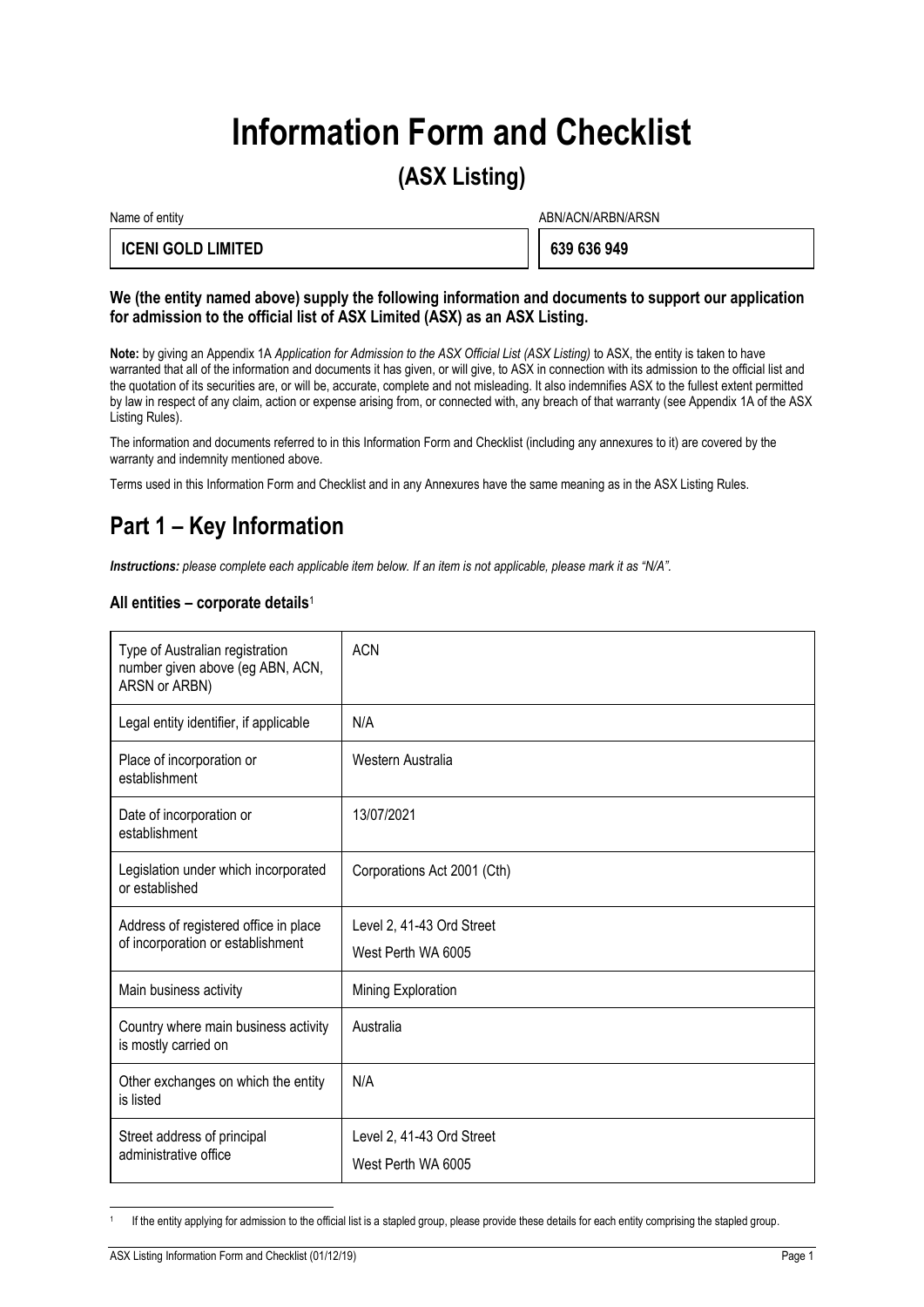| Postal address of principal<br>administrative office   | Level 2, 41-43 Ord Street<br>West Perth WA 6005 |
|--------------------------------------------------------|-------------------------------------------------|
| Telephone number of principal<br>administrative office | $+61864584200$                                  |
| E-mail address for investor enquiries                  | admin@icenigold.com.au                          |
| Website URL                                            | https://www.icenigold.com.au/site/content/      |

### **All entities – board and senior management details**<sup>2</sup>

| Full name and title of chairperson of<br>directors                                              | Brian Bernard Rodan - Executive Chairman                                                                                                     |
|-------------------------------------------------------------------------------------------------|----------------------------------------------------------------------------------------------------------------------------------------------|
| Full names of all existing directors                                                            | Keith Charles Murray - Non-Executive Director<br>Hayley Catherine McNamara - Non-Executive Director<br>David Glyn Nixon - Technical Director |
| Full names of any persons proposed<br>to be appointed as additional or<br>replacement directors | N/A                                                                                                                                          |
| Full name and title of CEO/managing<br>director                                                 | N/A                                                                                                                                          |
| Email address of CEO/managing<br>director                                                       | N/A                                                                                                                                          |
| Full name and title of CFO                                                                      | N/A                                                                                                                                          |
| Email address of CFO                                                                            | N/A                                                                                                                                          |
| Full name and title of company<br>secretary                                                     | Sebastian Henryk Andre                                                                                                                       |
| Email address of company secretary                                                              | seb@smallcapcorporate.com.au                                                                                                                 |

### **All entities – ASX compliance contact details**<sup>3</sup>

| Full name and title of ASX contact(s)      | Sebastian Henryk Andre                    |
|--------------------------------------------|-------------------------------------------|
| Business address of ASX contact(s)         | Suite 1, 295 Rokeby Road, Subiaco WA 6008 |
| Business phone number of ASX<br>contact(s) | $+61865552950$                            |
| Mobile phone number of ASX<br>contact(s)   | +61 448 409 970                           |
| Email address of ASX contact(s)            | seb@smallcapcorporate.com.au              |

 $2$  If the entity applying for admission to the official list is a trust, enter the board and senior management details for the responsible entity of the trust.

<sup>&</sup>lt;sup>3</sup> Under Listing Rule 1.1 Condition 13, a listed entity must appoint a person responsible for communication with ASX on Listing Rule matters. You can appoint more than one person to cater for situations where the primary nominated contact is not available.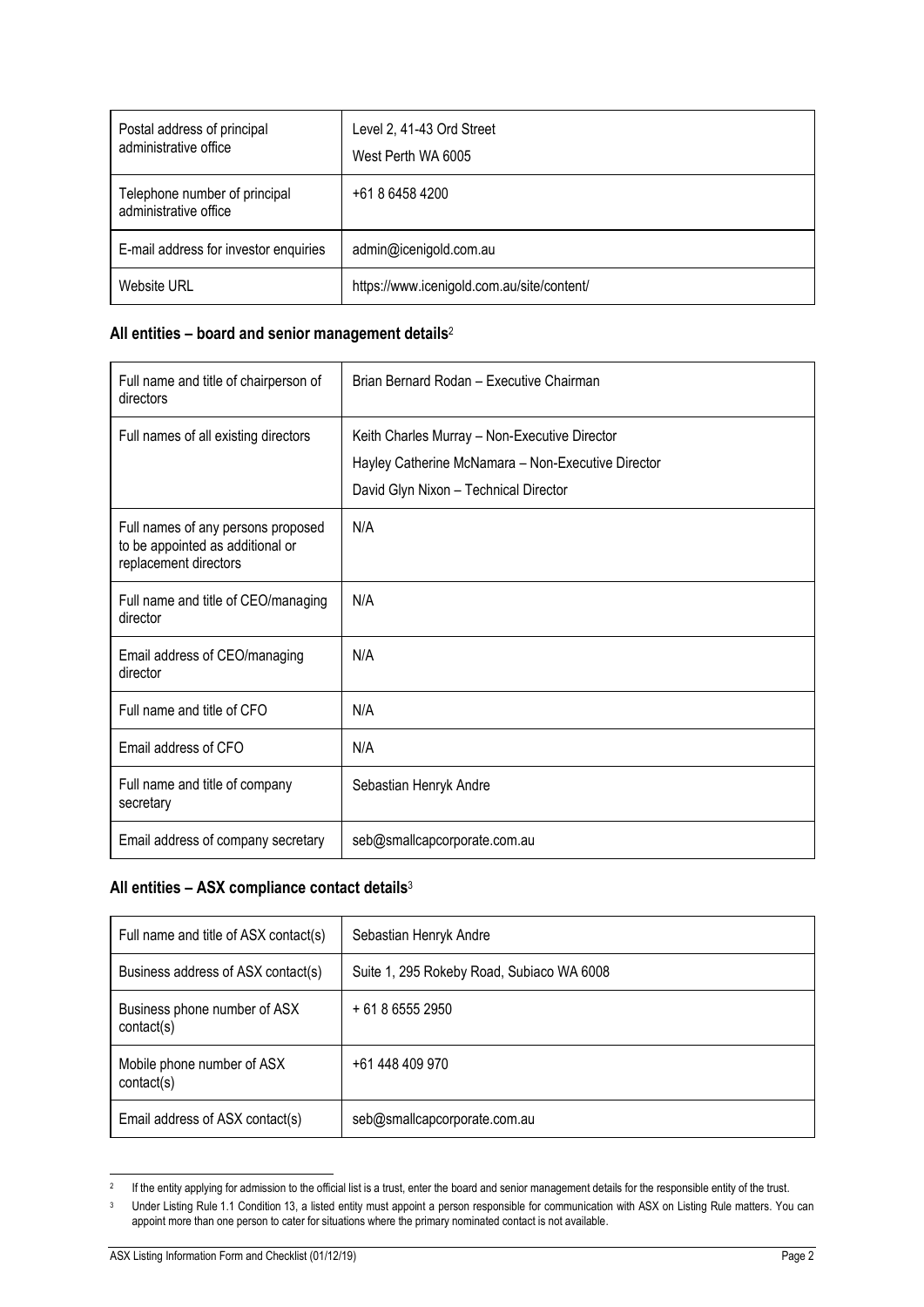#### **All entities – investor relations contact details**

| Full name and title of person<br>responsible for investor relations   | Sebastian Henryk Andre       |
|-----------------------------------------------------------------------|------------------------------|
| Business phone number of person<br>responsible for investor relations | + 61 8 6555 2950             |
| Email address of person responsible<br>for investor relations         | seb@smallcapcorporate.com.au |

#### **All entities – auditor details**<sup>4</sup>

| Full name of auditor | Bentleys Audit & Corporate (WA) Pty Ltd |
|----------------------|-----------------------------------------|
|                      |                                         |

#### **All entities – registry details**<sup>5</sup>

| Name of securities registry                                  | Automic Pty Ltd (ACN 152 260 814) trading as Automic |
|--------------------------------------------------------------|------------------------------------------------------|
| Address of securities registry                               | Level 2                                              |
|                                                              | 267 St Georges Terrace                               |
|                                                              | Perth WA 6000                                        |
| Phone number of securities registry                          | 1300 288 664                                         |
| Fax number of securities registry                            | $N/A - none$ .                                       |
| Email address of securities registry                         | hello@automic.com.au                                 |
| Type of subregisters the entity will<br>operate <sup>6</sup> | CHESS and issuer sponsored subregister               |

#### **All entities – key dates**

| Annual balance date                                                                            | 30 June                                                  |
|------------------------------------------------------------------------------------------------|----------------------------------------------------------|
| Month in which annual meeting is<br>usually held (or intended to be held)7                     | November                                                 |
| Months in which dividends or<br>distributions are usually paid (or are<br>intended to be paid) | $N/A$ – the entity does not intend to pay any dividends. |

#### **Trusts – additional details**

Name of responsible entity  $N/A$ 

<sup>4</sup> In certain cases, ASX may require the applicant to provide information about the qualifications and experience of its auditor for release to the market before quotation commences (see Guidance Note 1 section 2.12).

<sup>5</sup> If the entity has different registries for different classes of securities, please indicate clearly which registry details apply to which class of securities.

<sup>6</sup> Example: CHESS and issuer sponsored subregisters (see Guidance Note 1 section 3.23).

<sup>7</sup> May not apply to some trusts.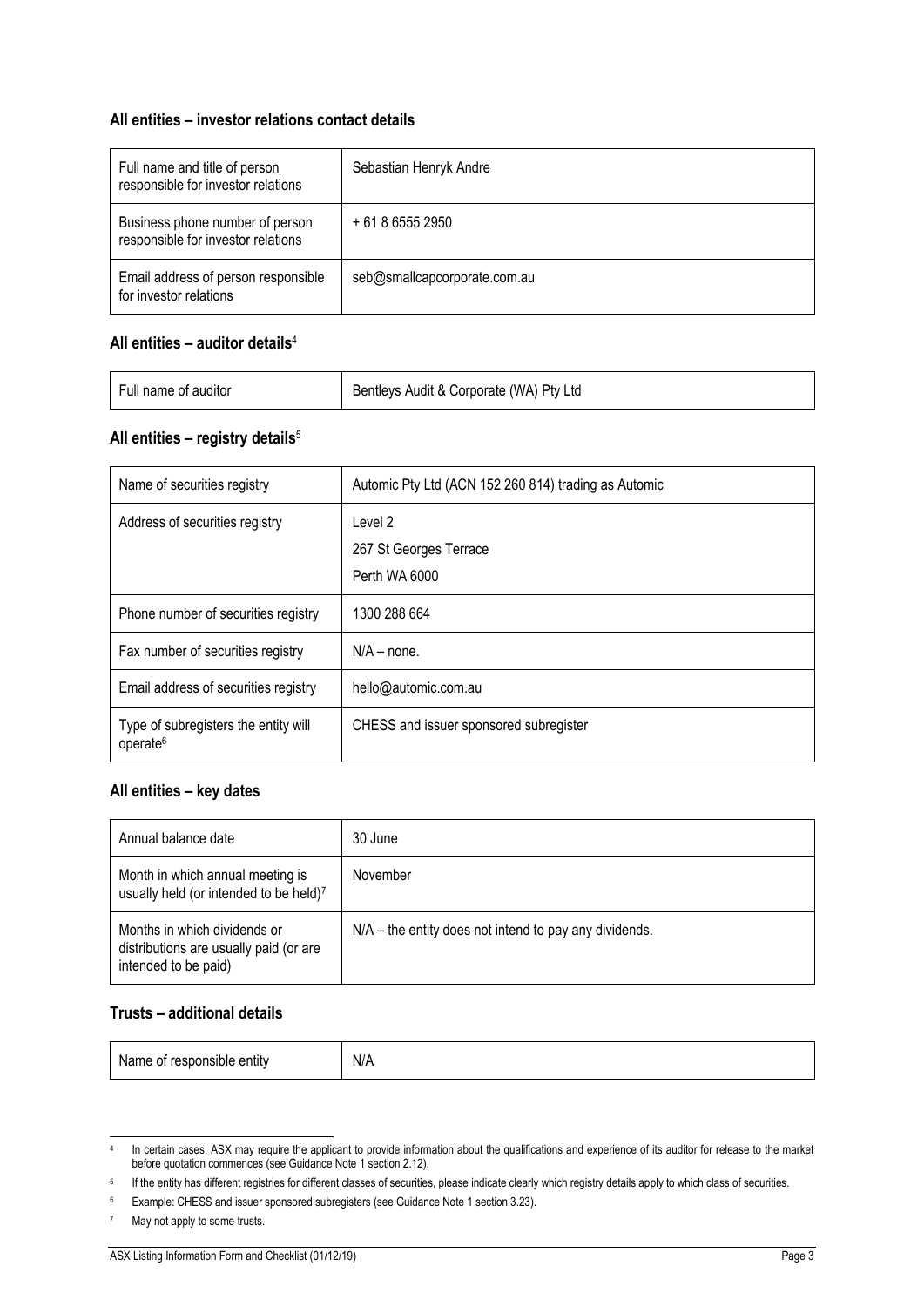| Full names of the members of the<br>compliance committee (if any) | N/A |
|-------------------------------------------------------------------|-----|
|                                                                   |     |

#### **Entities incorporated or established outside Australia – additional details**

| Name and address of the entity's<br>Australian agent for service of<br>process | N/A |
|--------------------------------------------------------------------------------|-----|
| Address of registered office in<br>Australia (if any)                          | N/A |

#### **Entities listed or to be listed on another exchange or exchanges**

| Name of the other exchange(s) where<br>the entity is or proposes to be listed  | N/A |
|--------------------------------------------------------------------------------|-----|
| Is the ASX listing intended to be the<br>entity's primary or secondary listing | N/A |

# **Part 2 – Checklist Confirming Compliance with Admission Requirements**

*Instructions: please indicate in the "Location/Confirmation" column for each item below and in any Annexures where the information or document referred to in that item is to be found (eg in the case of information, the specific page reference in the Offer Document where that information is located or, in the case of a document, the folder tab number where that document is located). If the item asks for confirmation of a matter, you may simply enter "Confirmed"" in the "Location/Confirmation" column. If an item is not applicable, please mark it as "N/A".*

In this regard, it will greatly assist ASX and speed up its review of the application if the various documents referred to in this Checklist and *any Annexures (other than the 2 copies of the applicant's Offer Document (as lodged with ASIC) referred to in item [4](#page-5-0) and the 10 printed versions of the final Offer Document referred to in note [10\)](#page-5-1) are provided in a folder separated by numbered tabs and if the entity's constitution and copies of all material contracts are provided both in hard copy and in electronic format.*

*Note that completion of this Checklist and any Annexures is not to be taken to represent that the entity is necessarily in full or substantial compliance with the ASX Listing Rules or that ASX will admit the entity to its official list. Admission to the official list is in ASX's absolute discretion and ASX may refuse admission without giving any reasons (see Listing Rule 1.19).*

*A reference in this Checklist and in any Annexures to the "Offer Document" means the listing prospectus, product disclosure statement or information memorandum lodged by the applicant with ASX pursuant to Listing Rule 1.1 Condition 3.*

*If the applicant lodges a supplementary or replacement prospectus, product disclosure statement or information memorandum with ASX, ASX may require it to update this Checklist and any Annexures by reference to that document.*

#### **All entities – key supporting documents**

- N<sup>o</sup> Item
- 1. A copy of the entity's certificate of incorporation, certificate of registration or other evidence of status (including any change of name)
- 2. A copy of the entity's constitution (Listing Rule 1.1 Condition  $2)^8$
- 3. Either:
	- (a) confirmation that the entity's constitution includes the provisions of Appendix 15A or Appendix 15B (as applicable); or
	- (b) a completed checklist that the constitution complies with the Listing Rules (Listing Rule 1.1 Condition 2)<sup>9</sup>

Location/Confirmation

Refer to ASIC Certificate of Registration (Tab 1)

Refer to entity's Constitution (Tab 2)

Confirmed. Refer to clause 34 of the entity's Constitution (Tab 2) for confirmation that the entity's Constitution contains the provisions of Appendix 15A.

<sup>8</sup> It will assist ASX if the copy of the constitution is provided both in hard copy and in electronic format.

An electronic copy of the checklist is available from the ASX Compliance Downloads page on ASX's website.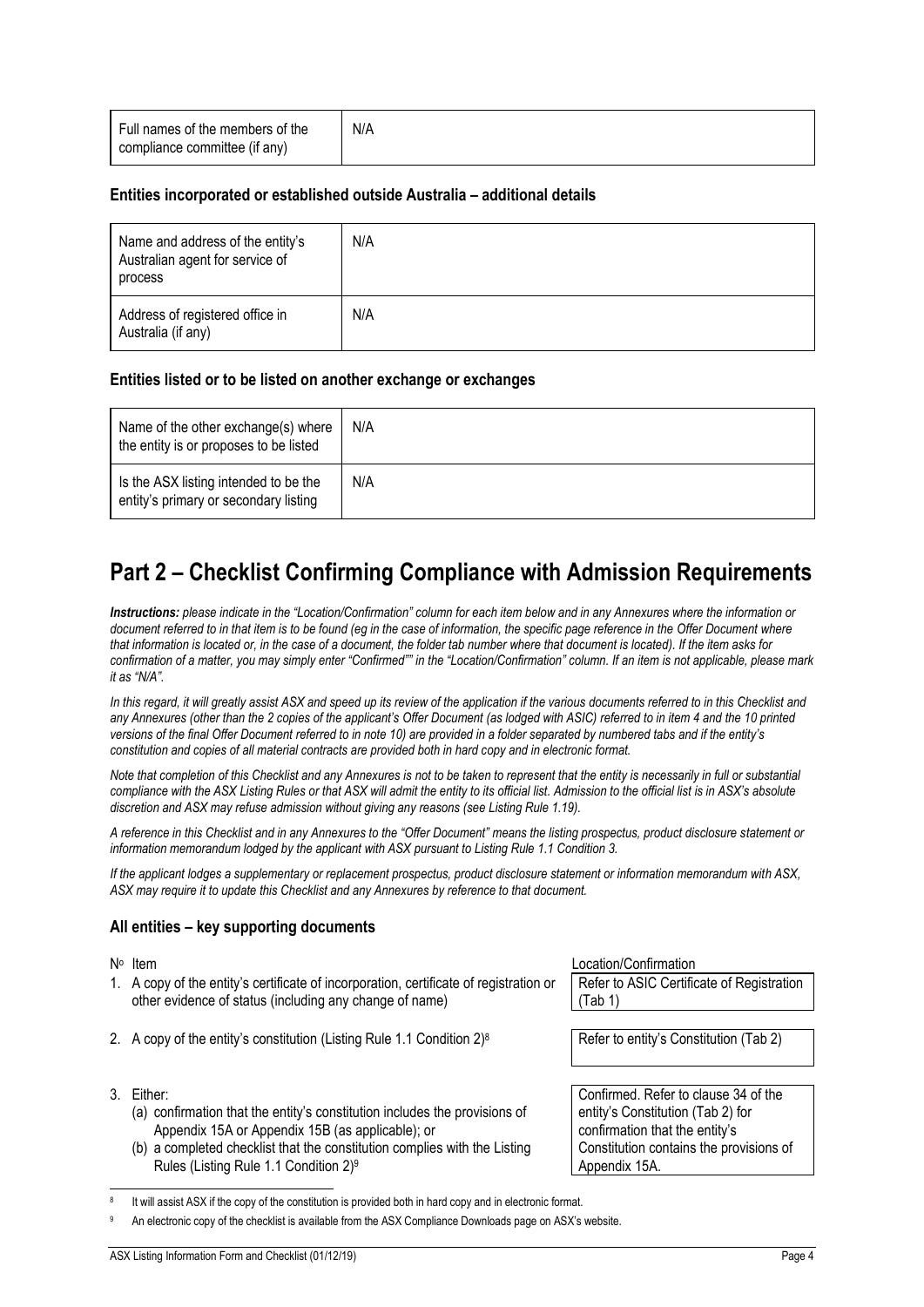<span id="page-5-1"></span><span id="page-5-0"></span>

| $N^{\circ}$ Item                                                                                                                                                                                                                                                                                                                                                    | Location/Confirmation                                                                                      |
|---------------------------------------------------------------------------------------------------------------------------------------------------------------------------------------------------------------------------------------------------------------------------------------------------------------------------------------------------------------------|------------------------------------------------------------------------------------------------------------|
| 4. An electronic version and 2 hard copies of the Offer Document, as lodged<br>with ASIC (Listing Rule 1.1 Condition 3) <sup>10</sup>                                                                                                                                                                                                                               | An electronic copy of the Company's<br>prospectus (Prospectus) is to be<br>provided.                       |
|                                                                                                                                                                                                                                                                                                                                                                     | 2 hard copies that was lodged with ASIC<br>are to be provided to ASX (Tab 3).                              |
| 5. Where in the Offer Document is the prominent statement that ASX takes no<br>responsibility for the contents of the Offer Document (Listing Rule 1.1<br>Condition 3)?                                                                                                                                                                                             | Refer to the Important Notice Section of<br>the Prospectus.                                                |
| 6. Original executed ASX Online agreement confirming that documents may be<br>given to ASX and authenticated electronically (Listing Rule 1.1<br>Condition 14) <sup>11</sup>                                                                                                                                                                                        | Refer to copy of executed version of<br>ASX Online Agreement (Tab 4).                                      |
|                                                                                                                                                                                                                                                                                                                                                                     | An original executed version of the ASX<br>Online Agreement to be provided.                                |
| 7. If the entity's corporate governance statement <sup>12</sup> is included in its Offer<br>Document, the page reference where it is included. Otherwise, a copy of the<br>entity's corporate governance statement (Listing Rule 1.1 Condition 16)                                                                                                                  | To be provided.                                                                                            |
| 8. If the entity will be included in the S & P All Ordinaries Index on admission to<br>the official list, <sup>13</sup> where in its Offer Document does it state that it will have an<br>audit committee (Listing Rule 1.1 Condition 17)?                                                                                                                          | N/A                                                                                                        |
| 9. If the entity will be included in the S & P / ASX 300 Index on admission to the<br>official list, <sup>14</sup> where in its Offer Document does it state that it will comply with<br>the recommendations set by the ASX Corporate Governance Council in<br>relation to the composition and operation of the audit committee (Listing<br>Rule 1.1 Condition 17)? | N/A                                                                                                        |
| 10. If the entity will be included in the S & P / ASX 300 Index on admission to the<br>official list, <sup>15</sup> where in its Offer Document does it state that it will have a<br>remuneration committee comprised solely of non-executive directors (Listing<br>Rule 1.1 Condition 18)                                                                          | N/A                                                                                                        |
| 11. If the entity's trading policy is included in its Offer Document, the page<br>reference where it is included. Otherwise, a copy of the entity's trading policy<br>(Listing Rule 1.1 Condition 19)                                                                                                                                                               | Refer to Schedule 9 of the entity's<br>Corporate Governance Plan, a copy of<br>which is attached at Tab 5. |
| 12. For each director or proposed director, the CEO or proposed CEO, and the<br>CFO or proposed CFO (together, "relevant officers") of the entity at the date<br>of listing, <sup>16</sup> a list of the countries in which they have resided over the past<br>10 years (Listing Rule 1.1 Condition 20 and Guidance Note 1 section 3.21) <sup>17</sup>              | All the Directors have resided in<br>Australia in the last 10 years.                                       |

<span id="page-5-2"></span><sup>&</sup>lt;sup>10</sup> The applicant should also provide 10 printed copies of the final Offer Document to ASX as soon as they are available.

<sup>11</sup> An electronic copy of the *ASX Online Agreement* is available from the ASX Compliance Downloads page on ASX's website.

<sup>&</sup>lt;sup>12</sup> The entity's "corporate governance statement" is the statement disclosing the extent to which the entity will follow, as at the date of its admission to the official list, the recommendations set by the ASX Corporate Governance Council. If the entity does not intend to follow all the recommendations on its admission to the official list, the entity must separately identify each recommendation that will not be followed and state its reasons for not following the recommendation and what (if any) alternative governance practices it intends to adopt in lieu of the recommendation.

<sup>&</sup>lt;sup>13</sup> If the entity is unsure whether they will be included in the S & P All Ordinaries Index on admission to the official list, they should contact ASX or S & P.

<sup>14</sup> If the entity is unsure whether they will be included in the S & P / ASX 300 Index on admission to the official list, they should contact ASX or S & P.

<sup>15</sup> If the entity is unsure whether they will be included in the S & P / ASX 300 Index on admission to the official list, they should contact ASX or S & P.

<sup>&</sup>lt;sup>16</sup> If the entity applying for admission to the official list is a trust, references in items [12,](#page-5-2) [13,](#page-6-0) [14,](#page-6-1) [15,](#page-6-2) [16,](#page-6-3) [17](#page-6-4) an[d 18](#page-6-5) to a relevant officer mean a relevant officer of the responsible entity of the trust.

<sup>&</sup>lt;sup>17</sup> The information referred to in items [12,](#page-5-2) [13,](#page-6-0) [14,](#page-6-1) [15,](#page-6-2) [16,](#page-6-3) [17](#page-6-4) an[d 18](#page-6-5) is required so that ASX can be satisfied that the relevant officer is of good fame and character under Listing Rule 1 Condition 20.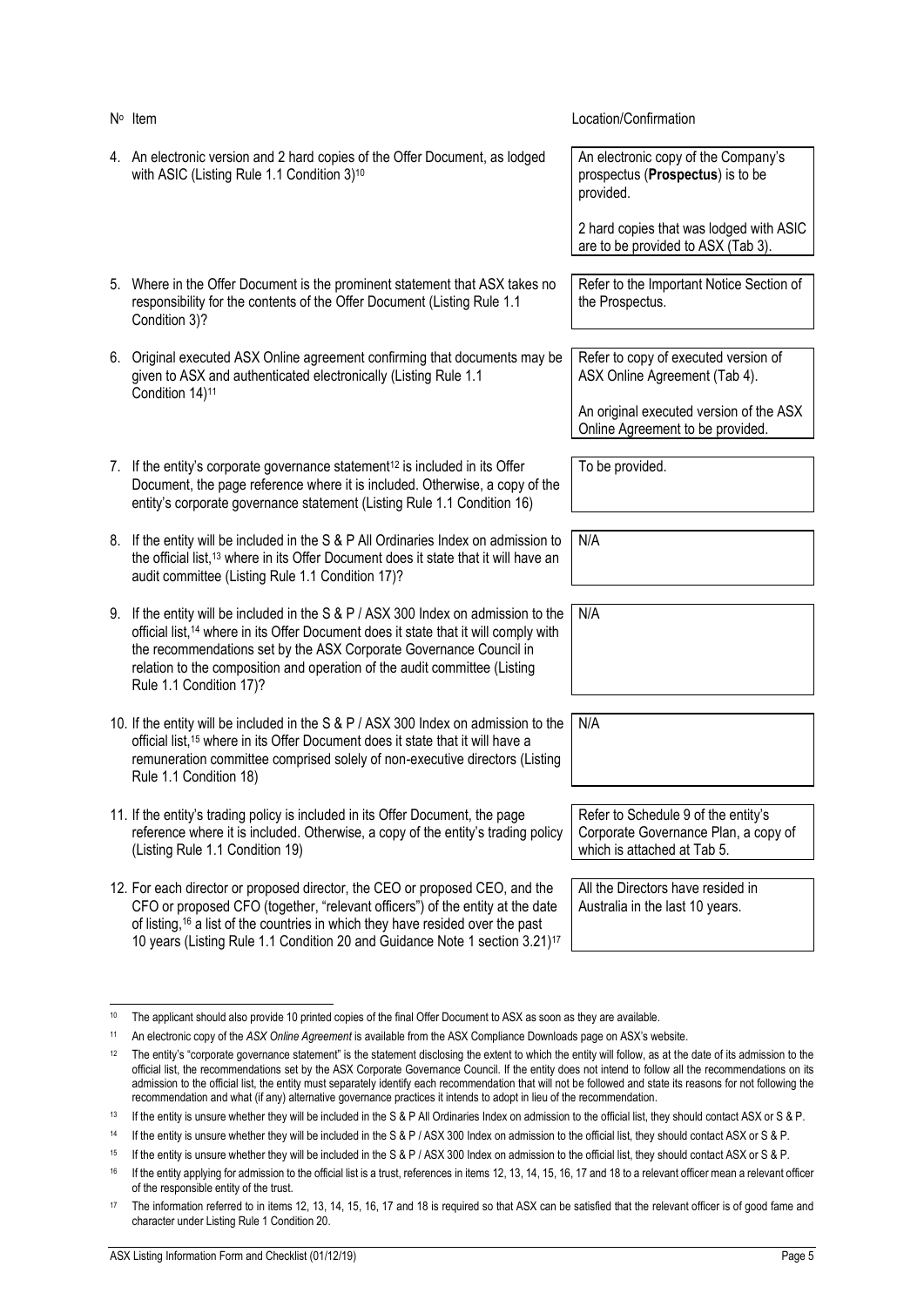<span id="page-6-2"></span><span id="page-6-1"></span><span id="page-6-0"></span>

| $N^{\circ}$ Item<br>13. For each relevant officer, a list of any other names or alias they have used in<br>the past 10 years, including any maiden name or married name <sup>18</sup> (Listing<br>Rule 1.1 Condition 20 and Guidance Note 1 section 3.21)                                                                                                                                                                                                                                                                                                                                                                                                                                                                                                                                                                                                                                                                                                                                                                                                                                                                                                                                                                                                           | Location/Confirmation<br>No other names or alias.                                                                             |
|---------------------------------------------------------------------------------------------------------------------------------------------------------------------------------------------------------------------------------------------------------------------------------------------------------------------------------------------------------------------------------------------------------------------------------------------------------------------------------------------------------------------------------------------------------------------------------------------------------------------------------------------------------------------------------------------------------------------------------------------------------------------------------------------------------------------------------------------------------------------------------------------------------------------------------------------------------------------------------------------------------------------------------------------------------------------------------------------------------------------------------------------------------------------------------------------------------------------------------------------------------------------|-------------------------------------------------------------------------------------------------------------------------------|
| 14. For each relevant officer who is or has in the past 10 years been a resident<br>of Australia, an original or certified true copy of a national criminal history<br>check obtained from the Australian Federal Police, a State or Territory police<br>service or a broker accredited by Australian Criminal Intelligence<br>Commission which is not more than 12 months old (Listing Rule 1.1)<br>Condition 20 and Guidance Note 1 section 3.21)                                                                                                                                                                                                                                                                                                                                                                                                                                                                                                                                                                                                                                                                                                                                                                                                                 | All Directors have resided in Australia in<br>the last 10 years.<br>Refer to each of the Criminal History<br>Checks at Tab 6. |
| 15. For each relevant officer who is or has in the past 10 years been a resident<br>of a country other than Australia, an original or certified true copy of an<br>equivalent national criminal history check to that mentioned in item 14 above<br>for each country in which the relevant officer has resided over the past<br>10 years (in English or together with a certified English translation) which is<br>not more than 12 months old or, if such a check is not available in any such<br>country, a statutory declaration <sup>19</sup> from the relevant officer confirming that fact<br>and that he or she has not been convicted in that country of:<br>(a) any criminal offence involving fraud, dishonesty, misrepresentation,<br>concealment of material facts or breach of his or her duties as a director<br>or officer of a company or other entity; or<br>(b) any other criminal offence which at the time carried a maximum term of<br>imprisonment of five years or more (regardless of the period, if any, for<br>which he or she was sentenced),<br>or, if that is not the case, a statement to that effect and a detailed<br>explanation of the circumstances involved (Listing Rule 1.1 Condition 20 and<br>Guidance Note 1 section 3.21) | N/A.                                                                                                                          |
| 16. For each relevant officer who is or has in the past 10 years been a resident<br>of Australia, an original or certified true copy of a search of the Australian<br>Financial Security Authority National Personal Insolvency Index which is not<br>more than 12 months old (Listing Rule 1.1 Condition 20 and Guidance<br>Note 1 section 3.21)                                                                                                                                                                                                                                                                                                                                                                                                                                                                                                                                                                                                                                                                                                                                                                                                                                                                                                                   | All Director have resided in Australia in<br>the last 10 years.<br>Refer to each Insolvency Checks at Tab<br>6.               |
| 17. For each relevant officer who is or has in the past 10 years been a resident<br>of a country other than Australia, an original or certified true copy of an<br>equivalent national bankruptcy check to that mentioned in item 16 above for<br>each country in which the relevant officer has resided over the past 10 years<br>(in English or together with a certified English translation) which is not more<br>than 12 months old or if such a check is not available in any such country, a<br>statutory declaration <sup>20</sup> from the relevant officer confirming that fact and that<br>he or she has not been declared a bankrupt or been an insolvent under<br>administration in that country or, if that is not the case, a statement to that<br>effect and a detailed explanation of the circumstances involved (Listing<br>Rule 1.1 Condition 20 and Guidance Note 1 section 3.21)                                                                                                                                                                                                                                                                                                                                                               | N/A                                                                                                                           |
| 18. A statutory declaration <sup>21</sup> from each relevant officer officer specifying whether<br>they have used any other name or alias in the past 10 years and confirming<br>that:                                                                                                                                                                                                                                                                                                                                                                                                                                                                                                                                                                                                                                                                                                                                                                                                                                                                                                                                                                                                                                                                              | An original Statutory Declaration for:<br>Keith Charles Murray (Non-<br>$\bullet$<br>Executive Director);                     |

<span id="page-6-5"></span><span id="page-6-4"></span><span id="page-6-3"></span>(a) the relevant officer has not been the subject of any criminal or civil penalty proceedings or other enforcement action by any government agency in which he or she was found to have engaged in behaviour involving fraud,

• Hayley Catherine McNamara (Non-Executive Director); and • David Glyn Nixon (Technical

Director).

<sup>&</sup>lt;sup>[18](#page-6-5)</sup> The sample statutory declaration referred to in item 18 below addresses this requirement. Note that if the relevant officer has used another name or alias (including a maiden name or married name) in the past 10 years, the criminal record and bankruptcy checks referred to in items [14,](#page-6-1) [15,](#page-6-2) [16,](#page-6-3) [17](#page-6-4) must cover all of the names or aliases the relevant officer has used over that period.

<sup>&</sup>lt;sup>19</sup> The sample statutory declaration referred to in item [18](#page-6-5) below also addresses this requirement.

<sup>&</sup>lt;sup>20</sup> The sample statutory declaration referred to in item [18](#page-6-5) below also addresses this requirement.

<sup>21</sup> A sample statutory declaration is available from the ASX Compliance Downloads page on ASX's website.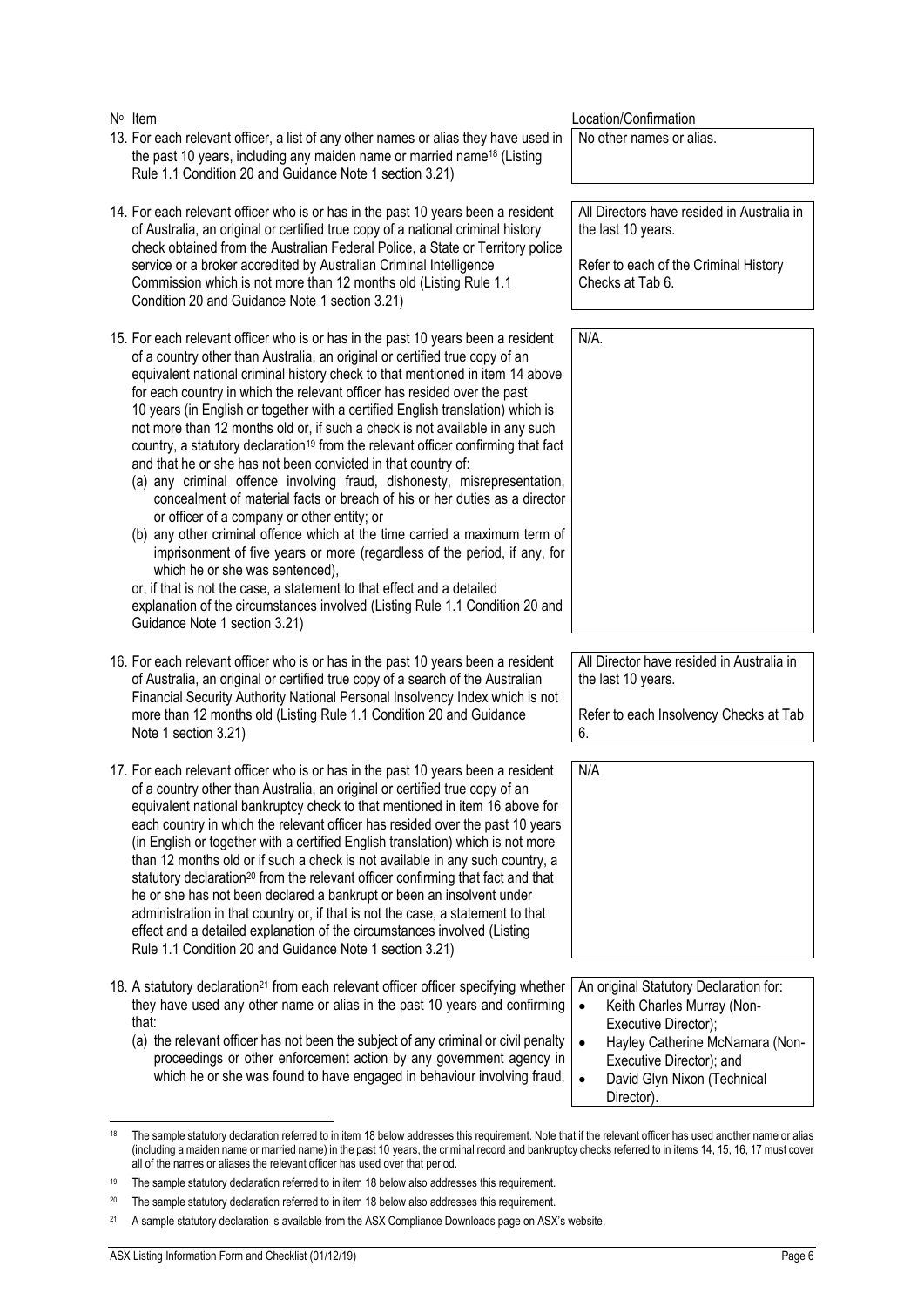- Location/Confirmation dishonesty, misrepresentation, concealment of material facts or breach of duty; membership suspended or cancelled by, any professional body on the ground that he or she has engaged in behaviour involving fraud, dishonesty, misrepresentation, concealment of material facts or breach of duty; (including any censure, monetary penalty or banning order) by a securities exchange or other authority responsible for regulating securities markets for failure to comply with his or her obligations as a director or officer of a listed entity; a listed trust, in respect of which he or she was a relevant officer of the responsible entity of the trust) at the time of the relevant conduct has been the subject of any disciplinary action (including any censure, monetary penalty, suspension of trading or termination of listing) by a securities exchange or other authority responsible for regulating securities markets for failure to comply with its obligations under the Listing Rules applicable to that entity; and or enquiry by a government agency, professional body, securities exchange or other authority responsible for regulating securities markets that could lead to proceedings or action of the type described in (a), (b), (c) or (d) above, or, if the relevant officer is not able to give such confirmation, a statement to that effect and a detailed explanation of the circumstances involved (Listing Rule 1.1 Condition 20 and Guidance Note 1 section 3.21) An original Statutory Declaration for Brian Bernard Rodan (Executive Chairman) to be provided. Refer to Tab 8. 19. A specimen certificate/holding statement for each class of securities to be To be provided.
- 20. Please either:
	- (a) enter "Confirmed" in the column to the right to confirm that the entity has not previously applied for, and been refused or withdrawn its application for, admission to the official list of another securities exchange, or
	- (b) attach a statement explaining the circumstances and state the location of that statement
- 21. Please enter "Confirmed" in the column to the right to confirm that the entity has paid its initial listing fee <sup>22</sup>

## **All entities – group structure**

22. Where in the Offer Document is there a diagram showing the group structure of the entity, identifying (where applicable) each material child entity and the nature and location of the business activities it undertakes

Refer to Section 5.1 (Background) of the Prospectus.

#### $22$  See Guidance Notes 15 and 15A for the fees payable on the application. You can also use the ASX online equity listing fees calculator: http://www.asx.com.au/prices/cost-listing.htm. Payment should be made either by cheque made payable to ASX Operations Pty Ltd or by electronic funds transfer to the following account:

Bank: National Australia Bank Account Name: ASX Operations Pty Ltd BSB: 082 057 A/C: 494728375 Swift Code (Overseas Customers): NATAAU3202S Confirmed.

To be provided.

N<sup>o</sup> Item

- (b) the relevant officer has not been refused membership of, or had their
- (c) the relevant officer has not been the subject of any disciplinary action
- (d) no listed entity of which he or she was a relevant officer (or, in the case of
- (e) the relevant officer is not aware of any pending or threatened investigation

- - quoted or a specimen holding statement for CDIs (as applicable)

If payment is made by electronic funds transfer, please email your remittance advice t[o ar@asx.com.au](mailto:ar@asx.com.au) or fax it to (612) 9227-0553, describing the payment as the "initial listing fee" and including the name of the entity applying for admission, the ASX home branch where the entity has lodged its application (ie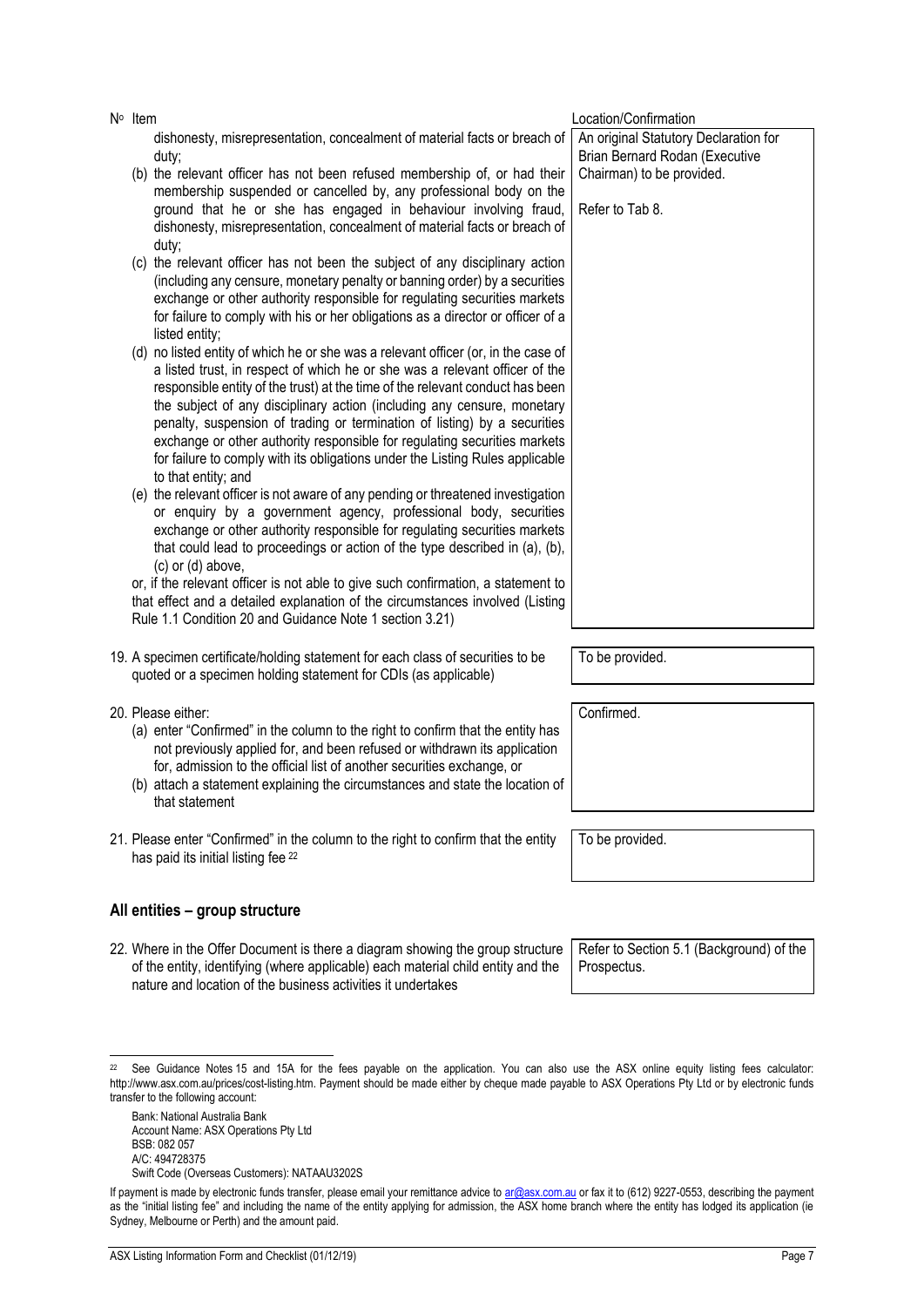- 23. If the entity has any material child entities, where in the Offer Document is there a list of all such child entities stating, in each case, its name, where it is incorporated or established, the nature of its business and the entity's percentage holding in it?
- 24. If the entity has any material investments in associated entities for which it will apply equity accounting, where in the Offer Document is there a list of all such associated entities stating, in each case, its name, where it is incorporated or established, the nature of its business and the entity's percentage holding in it?
- 25. If the entity has a material interest in a joint venture, where in the Offer Document is there a description of the joint venture agreement, including the parties to the agreement and their respective rights and obligations under the agreement?
- 26. If the entity does not hold its material assets and business operations directly itself or indirectly through a child entity, where in the Offer Document is there an explanation of why that structure has been employed and the risks associated with it?

#### **All entities – capital structure**

<span id="page-8-0"></span>27. Where in the Offer Document is there a table showing the existing and proposed capital structure of the entity, broken down as follows: (a) the number and class of each equity security and each debt security currently on issue; and (b) the number and class of each equity security and each debt security proposed to be issued between the date of this application and the date the entity is admitted to the official list; and (c) the resulting total number of each class of equity security and debt security proposed to be on issue at the date the entity is admitted to the official list; and (d) the number and class of each equity security proposed to be issued following admission in accordance with material contracts or agreements? Note: This applies whether the securities are to be quoted on ASX or not. If the entity is proposing to issue a minimum, maximum or oversubscription number of securities, the table should be presented to disclose each scenario. Refer to Section 5.5 (Capital Structure) of the Prospectus. 28. If any class of securities referred to in the table mentioned in item [27](#page-8-0) are not ordinary securities, where in the Offer Document does it disclose the terms applicable to those securities? Note: This applies whether the securities are to be quoted on ASX or not. For equity securities (other than options to acquire unissued securities or convertible debt securities), this should state whether they are fully paid or partly paid; if they are partly paid, the amount paid up and the amount owing per security; voting rights; rights to dividends or distributions; and conversion terms (if applicable). For options to acquire unissued securities, this should state the number outstanding, exercise prices; exercise terms and expiry dates. For debt securities or convertible debt securities, this should state their nominal or face value; rate of interest; dates of payment of interest; date and terms of repayment or redemption; and conversion terms (if applicable). Refer to Section 10.3 (Options) of the Prospectus. 29. Where in the Offer Document does it confirm that the entity's free float at the time of listing will be not less than 20% (Listing Rule 1.1 Condition 7)? Refer to Section 5.7 (Restricted Securities) of the Prospectus. 30. Where in the Offer Document does it confirm that the issue/sale price of all securities for which the entity seeks quotation is at least 20 cents in cash (Listing Rule 2.1 Condition 2)? Refer to Section 2 (Key Offer Information) and Section 4.1 (The Offer) of the Prospectus.

Location/Confirmation

Refer to Section 5.1 (Background) of the Prospectus.

The Company has two wholly owned subsidiaries, 14 Mile Well Gold Pty Ltd and Guyer Well Gold Pty Ltd.

Refer to Section 5.1 (Background) of the Prospectus.

N/A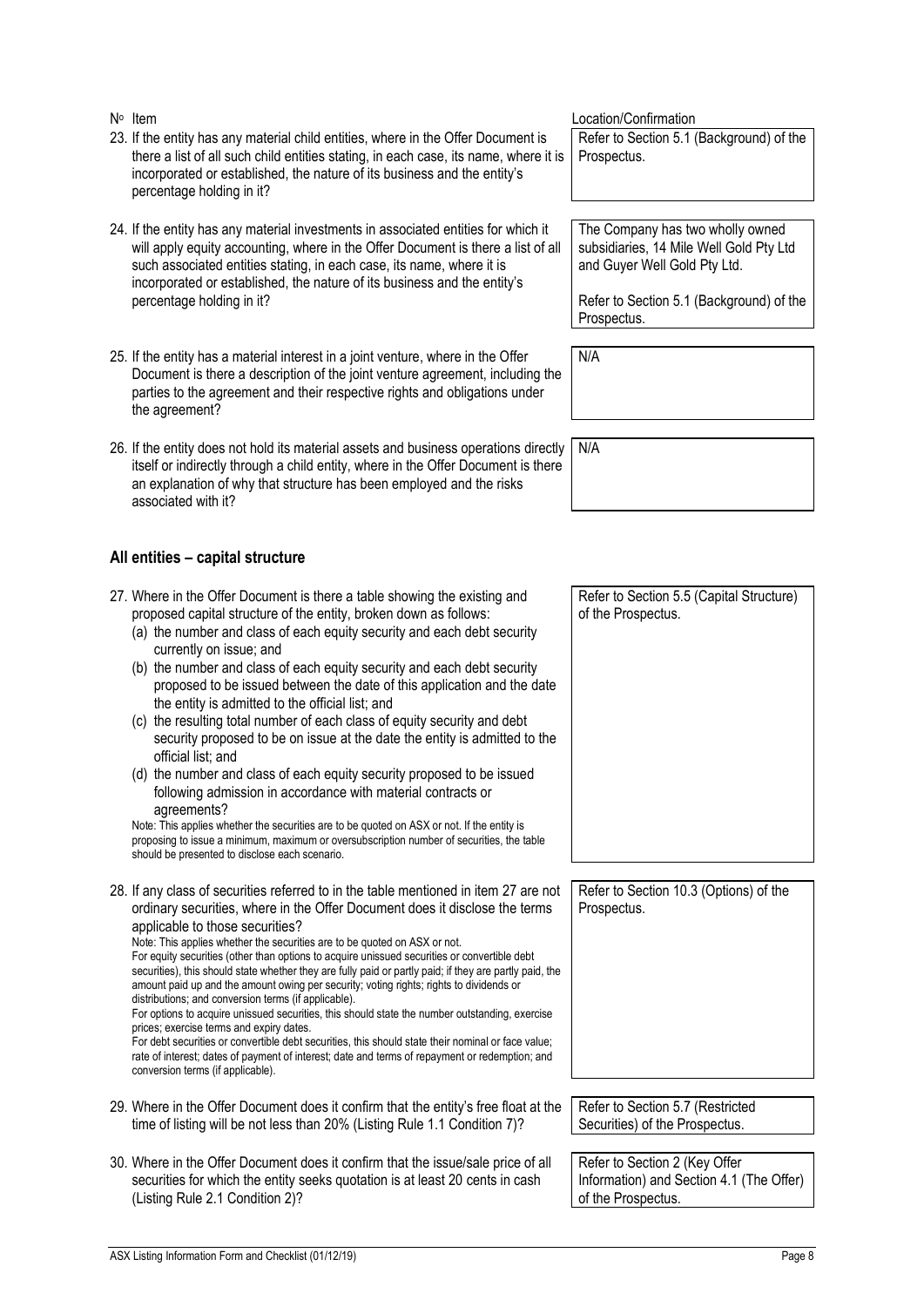| N/A<br>32. If the entity has any partly paid securities and it is not a no liability company,<br>where in the Offer Document does it disclose the entity's call program,<br>including the date and amount of each proposed call and whether it allows<br>for any extension for payment of a call (Listing Rule 2.1 Condition 4)?<br>33. Is the entity proposing to offer any securities by way of a bookbuild? If so,<br>Confirmed.<br>please enter "Confirmed" in the column to the right to indicate that the entity<br>is aware of the disclosure requirements for bookbuilds in Annexure A to<br>Guidance Note 1 and has made appropriate arrangements with the<br>bookrunner to obtain this information.<br>All entities - business information<br>Refer to Section 5.1 (Background) of the<br>34. Where in the Offer Document is there a description of the history of the<br>entity?<br>Prospectus.<br>Refer to Section 5.2 (Overview of the<br>35. Where in the Offer Document is there a description of the entity's existing<br>Project), Section 5.3 (Proposed<br>and proposed activities and level of operations?<br>Exploration Program and Expenditure)<br>of the Prospectus.<br>36. Where in the Offer Document is there a description of the material business<br>Refer to Section 7 (Risk Factors) of the<br>risks the entity faces?<br>Prospectus.<br>Refer to Section 5.4 (Use of Funds) of<br>37. Where in the Offer Document is there a table setting out the proposed use of<br>the proceeds of the offer?<br>the Prospectus.<br>All entities - related parties, promoters and advisers<br>38. Has the entity undertaken a placement of securities in the last 2 years in<br>Yes.<br>which a related party or their associates, a promoter or their associates, or<br>an adviser involved in the offer or their associates, have participated?<br>Set out below are all issues of securities<br>If so, please attach a statement<br>(a) explaining the circumstances of the placement;<br>to related parties:<br>(b) listing the names and addresses of the participants in the placement, the<br>12 November 2020 - Issued:<br>$\bullet$<br>number of securities they received in the placement and the<br>29,999,000 Shares (issue<br>$\Omega$<br>consideration they provided for those securities; and<br>price of \$0.01 per Share) as<br>identifying the participants in the placement who are a related party or<br>founder shares:<br>(C)<br>associate of a related party, a promoter or associate of a promoter, or an<br>5,000,000 options exercisable<br>$\circ$<br>adviser or an associate of an adviser.<br>at \$0.30 on or before 31<br>March 2024 (issue price of<br>\$0.01 per option),<br>to Brian Rodan to raise \$34,999.<br>4 November 2020 - Issued:<br>50,000,000 Shares to MCA<br>$\circ$<br>Nominees Pty Ltd (MCA), an<br>entity controlled by Brian<br>Rodan a director of the<br>Company. 25,000,000 Shares<br>were issued pursuant to<br>tenement sale agreement<br>between MCA and 14 Mile<br>Well Gold Pty Ltd upon<br>completion. 25,000,000<br>ASX Listing Information Form and Checklist (01/12/19)<br>Page 9 | Document does it confirm that the exercise price for each underlying security<br>is at least 20 cents in cash (Listing Rule 1.1 Condition 12)? | Information), Section 5.5 (Capital<br>Structure) and Section 10.3 (Options) of<br>the Prospectus. |
|--------------------------------------------------------------------------------------------------------------------------------------------------------------------------------------------------------------------------------------------------------------------------------------------------------------------------------------------------------------------------------------------------------------------------------------------------------------------------------------------------------------------------------------------------------------------------------------------------------------------------------------------------------------------------------------------------------------------------------------------------------------------------------------------------------------------------------------------------------------------------------------------------------------------------------------------------------------------------------------------------------------------------------------------------------------------------------------------------------------------------------------------------------------------------------------------------------------------------------------------------------------------------------------------------------------------------------------------------------------------------------------------------------------------------------------------------------------------------------------------------------------------------------------------------------------------------------------------------------------------------------------------------------------------------------------------------------------------------------------------------------------------------------------------------------------------------------------------------------------------------------------------------------------------------------------------------------------------------------------------------------------------------------------------------------------------------------------------------------------------------------------------------------------------------------------------------------------------------------------------------------------------------------------------------------------------------------------------------------------------------------------------------------------------------------------------------------------------------------------------------------------------------------------------------------------------------------------------------------------------------------------------------------------------------------------------------------------------------------------------------------------------------------------------------------------------------------------------------------------------------------------------------------------------------------------------------------------------------------------------------------------------------------------------------------------------------------------------------------------------------------------------------------------------|------------------------------------------------------------------------------------------------------------------------------------------------|---------------------------------------------------------------------------------------------------|
|                                                                                                                                                                                                                                                                                                                                                                                                                                                                                                                                                                                                                                                                                                                                                                                                                                                                                                                                                                                                                                                                                                                                                                                                                                                                                                                                                                                                                                                                                                                                                                                                                                                                                                                                                                                                                                                                                                                                                                                                                                                                                                                                                                                                                                                                                                                                                                                                                                                                                                                                                                                                                                                                                                                                                                                                                                                                                                                                                                                                                                                                                                                                                                    |                                                                                                                                                |                                                                                                   |
|                                                                                                                                                                                                                                                                                                                                                                                                                                                                                                                                                                                                                                                                                                                                                                                                                                                                                                                                                                                                                                                                                                                                                                                                                                                                                                                                                                                                                                                                                                                                                                                                                                                                                                                                                                                                                                                                                                                                                                                                                                                                                                                                                                                                                                                                                                                                                                                                                                                                                                                                                                                                                                                                                                                                                                                                                                                                                                                                                                                                                                                                                                                                                                    |                                                                                                                                                |                                                                                                   |
|                                                                                                                                                                                                                                                                                                                                                                                                                                                                                                                                                                                                                                                                                                                                                                                                                                                                                                                                                                                                                                                                                                                                                                                                                                                                                                                                                                                                                                                                                                                                                                                                                                                                                                                                                                                                                                                                                                                                                                                                                                                                                                                                                                                                                                                                                                                                                                                                                                                                                                                                                                                                                                                                                                                                                                                                                                                                                                                                                                                                                                                                                                                                                                    |                                                                                                                                                |                                                                                                   |
|                                                                                                                                                                                                                                                                                                                                                                                                                                                                                                                                                                                                                                                                                                                                                                                                                                                                                                                                                                                                                                                                                                                                                                                                                                                                                                                                                                                                                                                                                                                                                                                                                                                                                                                                                                                                                                                                                                                                                                                                                                                                                                                                                                                                                                                                                                                                                                                                                                                                                                                                                                                                                                                                                                                                                                                                                                                                                                                                                                                                                                                                                                                                                                    |                                                                                                                                                |                                                                                                   |
|                                                                                                                                                                                                                                                                                                                                                                                                                                                                                                                                                                                                                                                                                                                                                                                                                                                                                                                                                                                                                                                                                                                                                                                                                                                                                                                                                                                                                                                                                                                                                                                                                                                                                                                                                                                                                                                                                                                                                                                                                                                                                                                                                                                                                                                                                                                                                                                                                                                                                                                                                                                                                                                                                                                                                                                                                                                                                                                                                                                                                                                                                                                                                                    |                                                                                                                                                |                                                                                                   |
|                                                                                                                                                                                                                                                                                                                                                                                                                                                                                                                                                                                                                                                                                                                                                                                                                                                                                                                                                                                                                                                                                                                                                                                                                                                                                                                                                                                                                                                                                                                                                                                                                                                                                                                                                                                                                                                                                                                                                                                                                                                                                                                                                                                                                                                                                                                                                                                                                                                                                                                                                                                                                                                                                                                                                                                                                                                                                                                                                                                                                                                                                                                                                                    |                                                                                                                                                |                                                                                                   |
|                                                                                                                                                                                                                                                                                                                                                                                                                                                                                                                                                                                                                                                                                                                                                                                                                                                                                                                                                                                                                                                                                                                                                                                                                                                                                                                                                                                                                                                                                                                                                                                                                                                                                                                                                                                                                                                                                                                                                                                                                                                                                                                                                                                                                                                                                                                                                                                                                                                                                                                                                                                                                                                                                                                                                                                                                                                                                                                                                                                                                                                                                                                                                                    |                                                                                                                                                |                                                                                                   |
|                                                                                                                                                                                                                                                                                                                                                                                                                                                                                                                                                                                                                                                                                                                                                                                                                                                                                                                                                                                                                                                                                                                                                                                                                                                                                                                                                                                                                                                                                                                                                                                                                                                                                                                                                                                                                                                                                                                                                                                                                                                                                                                                                                                                                                                                                                                                                                                                                                                                                                                                                                                                                                                                                                                                                                                                                                                                                                                                                                                                                                                                                                                                                                    |                                                                                                                                                |                                                                                                   |
|                                                                                                                                                                                                                                                                                                                                                                                                                                                                                                                                                                                                                                                                                                                                                                                                                                                                                                                                                                                                                                                                                                                                                                                                                                                                                                                                                                                                                                                                                                                                                                                                                                                                                                                                                                                                                                                                                                                                                                                                                                                                                                                                                                                                                                                                                                                                                                                                                                                                                                                                                                                                                                                                                                                                                                                                                                                                                                                                                                                                                                                                                                                                                                    |                                                                                                                                                |                                                                                                   |
|                                                                                                                                                                                                                                                                                                                                                                                                                                                                                                                                                                                                                                                                                                                                                                                                                                                                                                                                                                                                                                                                                                                                                                                                                                                                                                                                                                                                                                                                                                                                                                                                                                                                                                                                                                                                                                                                                                                                                                                                                                                                                                                                                                                                                                                                                                                                                                                                                                                                                                                                                                                                                                                                                                                                                                                                                                                                                                                                                                                                                                                                                                                                                                    |                                                                                                                                                |                                                                                                   |
|                                                                                                                                                                                                                                                                                                                                                                                                                                                                                                                                                                                                                                                                                                                                                                                                                                                                                                                                                                                                                                                                                                                                                                                                                                                                                                                                                                                                                                                                                                                                                                                                                                                                                                                                                                                                                                                                                                                                                                                                                                                                                                                                                                                                                                                                                                                                                                                                                                                                                                                                                                                                                                                                                                                                                                                                                                                                                                                                                                                                                                                                                                                                                                    |                                                                                                                                                |                                                                                                   |

No Item Location/Confirmation

31. If the entity has or proposes to have any options on issue, where in the Offer Refer to Section 2 (Key Offer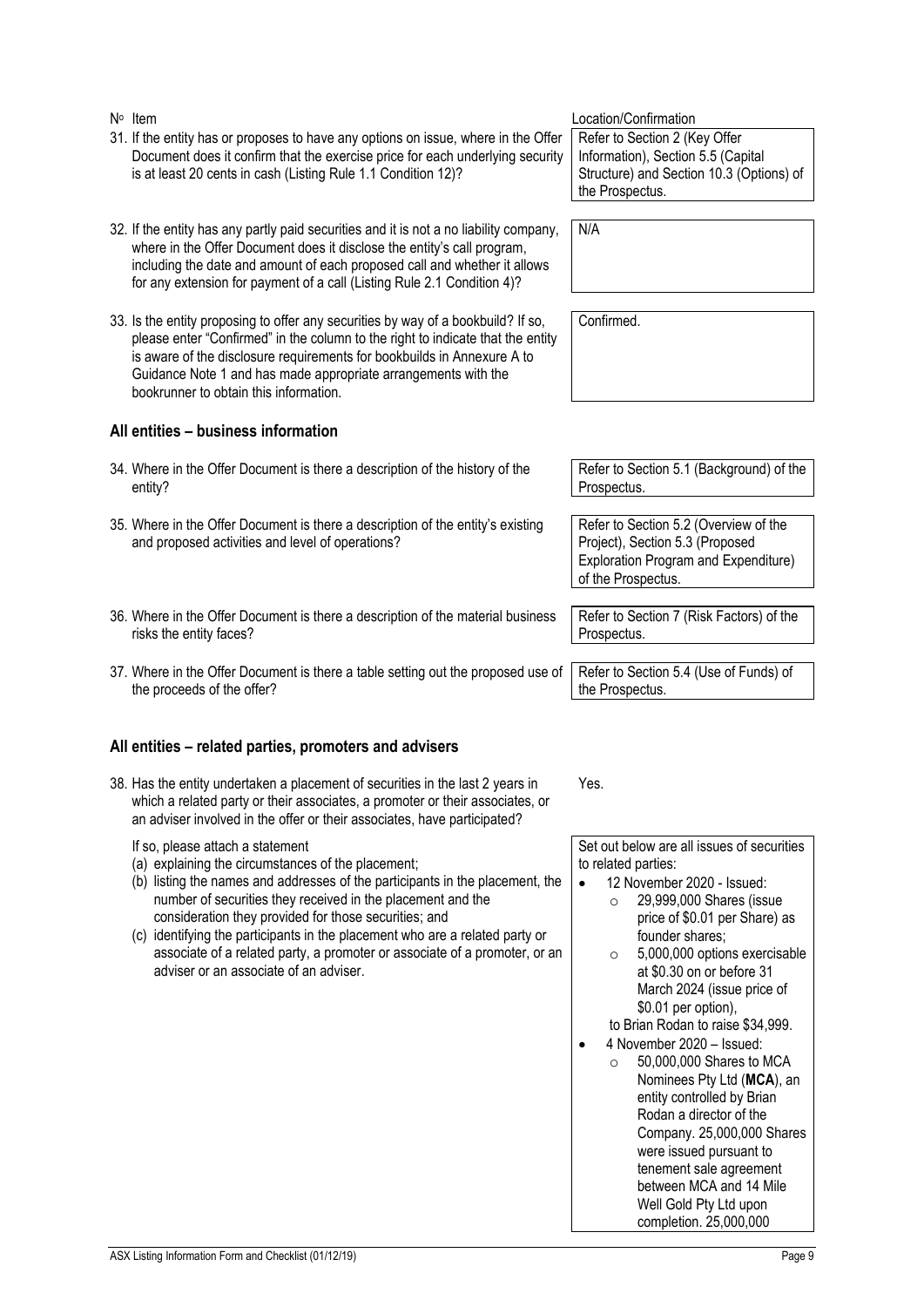39. Does an adviser to the offer have a material interest in the success of the offer over and above normal professional fees for services rendered in connection with the offer?

If so, where in the Offer Document is there a clear and concise statement explaining in one location all of the interests that adviser has in the success of the offer, including (without limitation):

- (a) the number and type of securities in the entity in which the adviser and its associates currently have a relevant interest;
- (b) details of the consideration paid or provided by the adviser or its associates for the securities referred to in (a) above;
- (c) the fees or other consideration the adviser or an associate may receive for services provided in connection with the offer;
- (d) the fees or other consideration the adviser or an associate may receive under any ongoing mandate they may have with the entity post the offer;
- (e) if the consideration in (c) or (d) above includes any convertible securities (including options, performance shares or performance rights), details of the number and terms of those securities, the percentage of the entity's issued capital at listing they will convert into if they are converted, the value the entity believes the convertible securities are worth and the basis on which the entity has determined that value; and
- (f) if the adviser or any of its associates have participated in a placement of securities by the entity in the preceding 2 years, full details of the securities they received in the placement and the consideration they paid or provided for those securities?

Location/Confirmation

- Shares were issued pursuant to the tenement sale agreement between MCA and Guyer Well Gold Pty Ltd upon completion.
- 10 December 2020 Issued 10,700,000 Shares at \$0.10 per Share to raise \$1,070,000. The Shares were issued to the following related parties:
	- $\circ$  Keith Murray 250,000 Shares;
	- o Paul Heatley (resigned as director on 18 February 2021) – 250,000 Shares;
	- o Bronwyn Bergin (spouse of Brian Rodan) – 250,000 Shares
	- o Hayley McNamara 250,000 Shares
- 3 March 2020 The following options exercisable at \$0.30 on or before 31 March 2024 were issued to related parties for the purposes of reasonable remuneration:
	- $\circ$  1,000,000 options to Hayley McNamara;
	- $\circ$  1,000,000 options to Keith Murray;
	- o 2,500,000 options to Brian Rodan; and
	- $\circ$  2,500,000 options to David Nixon.

No

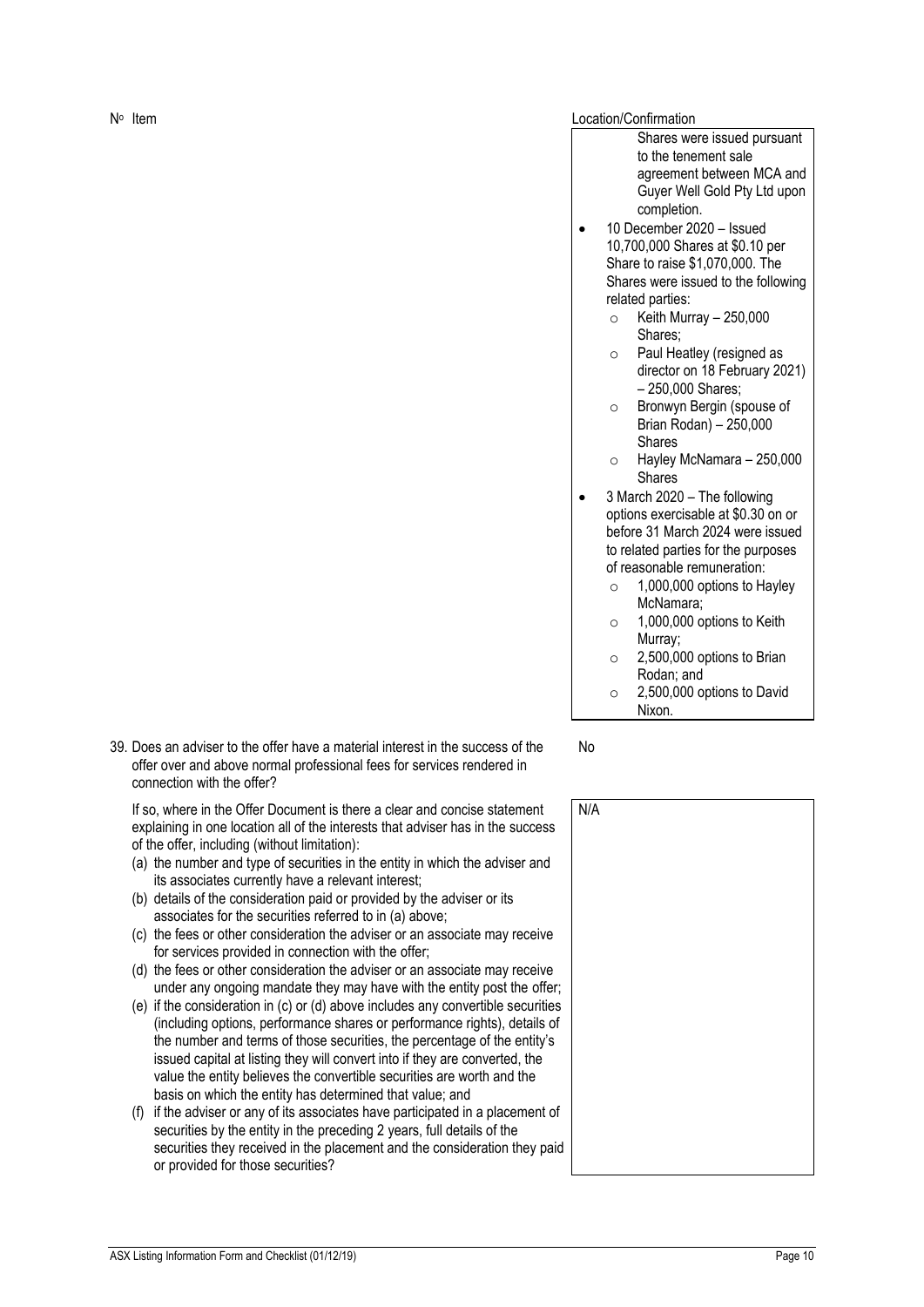| All entities – other information and documents                                                                                                                                                                                                                                                                                                                                                                                                                                                                                                                                                                                                                                 |                                                                                          |
|--------------------------------------------------------------------------------------------------------------------------------------------------------------------------------------------------------------------------------------------------------------------------------------------------------------------------------------------------------------------------------------------------------------------------------------------------------------------------------------------------------------------------------------------------------------------------------------------------------------------------------------------------------------------------------|------------------------------------------------------------------------------------------|
| 40. Where in the Offer Document is there a description of the entity's proposed<br>dividend/distribution policy?                                                                                                                                                                                                                                                                                                                                                                                                                                                                                                                                                               | Refer to Section 5.9 (Dividend Policy) of<br>the Prospectus.                             |
| 41. Does the entity have or propose to have a dividend or distribution<br>reinvestment plan?                                                                                                                                                                                                                                                                                                                                                                                                                                                                                                                                                                                   | No                                                                                       |
| If so, where are the existence and material terms of the plan disclosed in the<br>Offer Document?                                                                                                                                                                                                                                                                                                                                                                                                                                                                                                                                                                              | N/A                                                                                      |
| A copy of the terms of the plan                                                                                                                                                                                                                                                                                                                                                                                                                                                                                                                                                                                                                                                | N/A                                                                                      |
| 42. Does the entity have or propose to have an employee incentive scheme?                                                                                                                                                                                                                                                                                                                                                                                                                                                                                                                                                                                                      | Yes                                                                                      |
| If so, where are the existence and material terms of the scheme disclosed in<br>the Offer Document?                                                                                                                                                                                                                                                                                                                                                                                                                                                                                                                                                                            | Refer to Section 10.4 (Employee<br>Incentive Scheme) of the Prospectus.                  |
| Where in the Offer Document is there a statement as to whether directors <sup>23</sup><br>are entitled to participate in the scheme and, if they are, the extent to which<br>they currently participate or are proposed to participate?                                                                                                                                                                                                                                                                                                                                                                                                                                        | Refer to Section 10.4 (Employee<br>Incentive Scheme) of the Prospectus.                  |
| A copy of the terms of the scheme                                                                                                                                                                                                                                                                                                                                                                                                                                                                                                                                                                                                                                              | Refer to employee incentive scheme<br>(Tab 7)                                            |
| 43. Has the entity entered into any material contracts (including any underwriting<br>agreement relating to the securities to be quoted on ASX)?24                                                                                                                                                                                                                                                                                                                                                                                                                                                                                                                             | Yes                                                                                      |
| If so, where are the existence and main terms of those material contracts<br>disclosed in the Offer Document?                                                                                                                                                                                                                                                                                                                                                                                                                                                                                                                                                                  | Refer to Section 9 (Material Contracts)<br>of the Prospectus.                            |
| Copies of all of the material contracts referred to in the Offer Document                                                                                                                                                                                                                                                                                                                                                                                                                                                                                                                                                                                                      | Refer to Material Contracts (Tab 9)                                                      |
| 44. If the entity is not an externally managed trust and the following information<br>is included in the Offer Document, the page reference where it is included.<br>Otherwise, either a summary of the material terms of, or a copy of, any<br>employment, service or consultancy agreement the entity or a child entity<br>has entered into with:<br>(a) its CEO or proposed CEO;<br>(b) any of its directors or proposed directors; or<br>(c) any other person or entity who is a related party of the persons referred<br>to in (a) or (b) above (Listing Rule 3.16.4)<br>Note: this requirement does not apply to an externally managed trust. If the entity applying for | Refer to Section 9.3 (Agreements with<br>Directors and Management) of the<br>Prospectus. |
| admission to the official list is an internally managed trust, references to a CEO, proposed CEO,<br>director or proposed director mean a CEO, proposed CEO, director or proposed director of the<br>responsible entity of the trust.                                                                                                                                                                                                                                                                                                                                                                                                                                          |                                                                                          |
| 45. Please enter "Confirmed" in the column to the right to indicate that the<br>material contracts summarised in the Offer Document include, in addition to<br>those mentioned in item 44, any other material contract(s) the entity or a<br>child entity has entered into with:<br>(a) its CEO or proposed CEO;<br>(b) any of its directors or proposed directors; or<br>(c) any other person or entity who is a related party of the persons referred<br>to in (a) or (b) above                                                                                                                                                                                              | Confirmed.                                                                               |

Location/Confirmation

N° Item

<span id="page-11-0"></span><sup>&</sup>lt;sup>23</sup> If the entity applying for admission to the official list is a trust, references to a director mean a director of the responsible entity of the trust.

<sup>&</sup>lt;sup>24</sup> It will assist ASX if the material contracts are provided both in hard copy and in electronic format.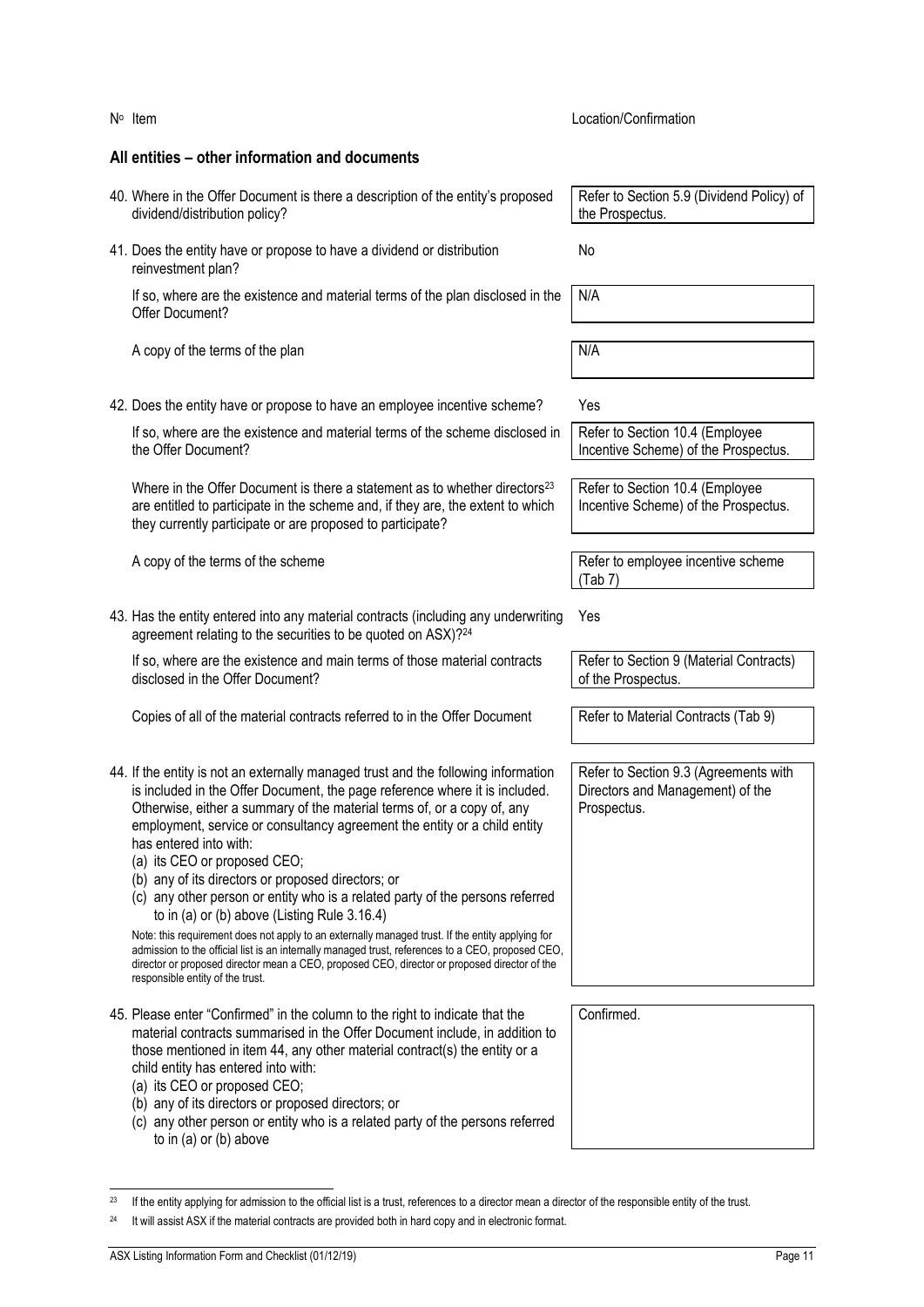or independent accountant.

Note: this requirement does not apply to an externally managed trust. If the entity applying for admission to the official list is an internally managed trust, references to a CEO, proposed CEO, director or proposed director mean a CEO, proposed CEO, director or proposed director of the responsible entity of the trust.

- 46. Please enter "Confirmed" in the column to the right to indicate that all information that a reasonable person would expect to have a material effect on the price or value of the securities to be quoted is included in or provided with this Information Form and Checklist
- 47. A copy of the entity's most recent annual report N/A the Company was incorporated

**Entities that are trusts**

N<sup>o</sup> Item

Confirmed.

Location/Confirmation

on 13 July 2020.

Refer to the Financial Statements for the period 13 July 2020 to 31 December 2020 (Tab 10).

48. Evidence that the entity is a registered managed investment scheme or has an exemption from ASIC from that requirement (Listing Rule 1.1 Condition 5(a))

- 49. If the entity is exempted from the requirement to be a registered managed investment scheme, evidence that its responsible entity is either an Australian company or registered as a foreign company carrying on business in Australia under the Corporations Act (Listing Rule 1.1 Condition 5(b))
- 50. Please enter "Confirmed" in the column to the right to indicate that the responsible entity is not under an obligation to allow a security holder to withdraw from the trust (Listing Rule 1.1 Condition 5(c))

### **Entities applying under the profit test (Listing Rule 1.2)**

- 51. Evidence that the entity is a going concern or the successor of a going concern (Listing Rule 1.2.1)
- 52. Evidence that the entity has been in the same main business activity for the last 3 full financial years (Listing Rule 1.2.2)
- 53. Audited accounts for the last 3 full financial years, including the audit reports (Listing Rule 1.2.3(a))
- 54. If the entity's last financial year ended more than 6 months and 75 days before the date of this application, audited or reviewed accounts for the last half year (or longer period if available), including the audit report or review (Listing Rule 1.2.3(b))
- 55. A reviewed pro forma statement of financial position, including the review (Listing Rule 1.2.3(c))<sup>25</sup>
- 56. Evidence that the entity's aggregated profit from continuing operations for the last 3 full financial years has been at least \$1 million (Listing Rule 1.2.4)
- 57. Evidence that the entity's profit from continuing operations in the past 12 months to a date no more than 2 months before the date of this application has exceeded \$500,000 (Listing Rule 1.2.5)

#### N/A

N/A

N/A

N/A

| N/A |  |  |
|-----|--|--|
| N/A |  |  |
| N/A |  |  |
|     |  |  |

N/A

N/A

N/A

<sup>25</sup> The review must be conducted by a registered company auditor (or if the entity is a foreign entity, an overseas equivalent of a registered company auditor)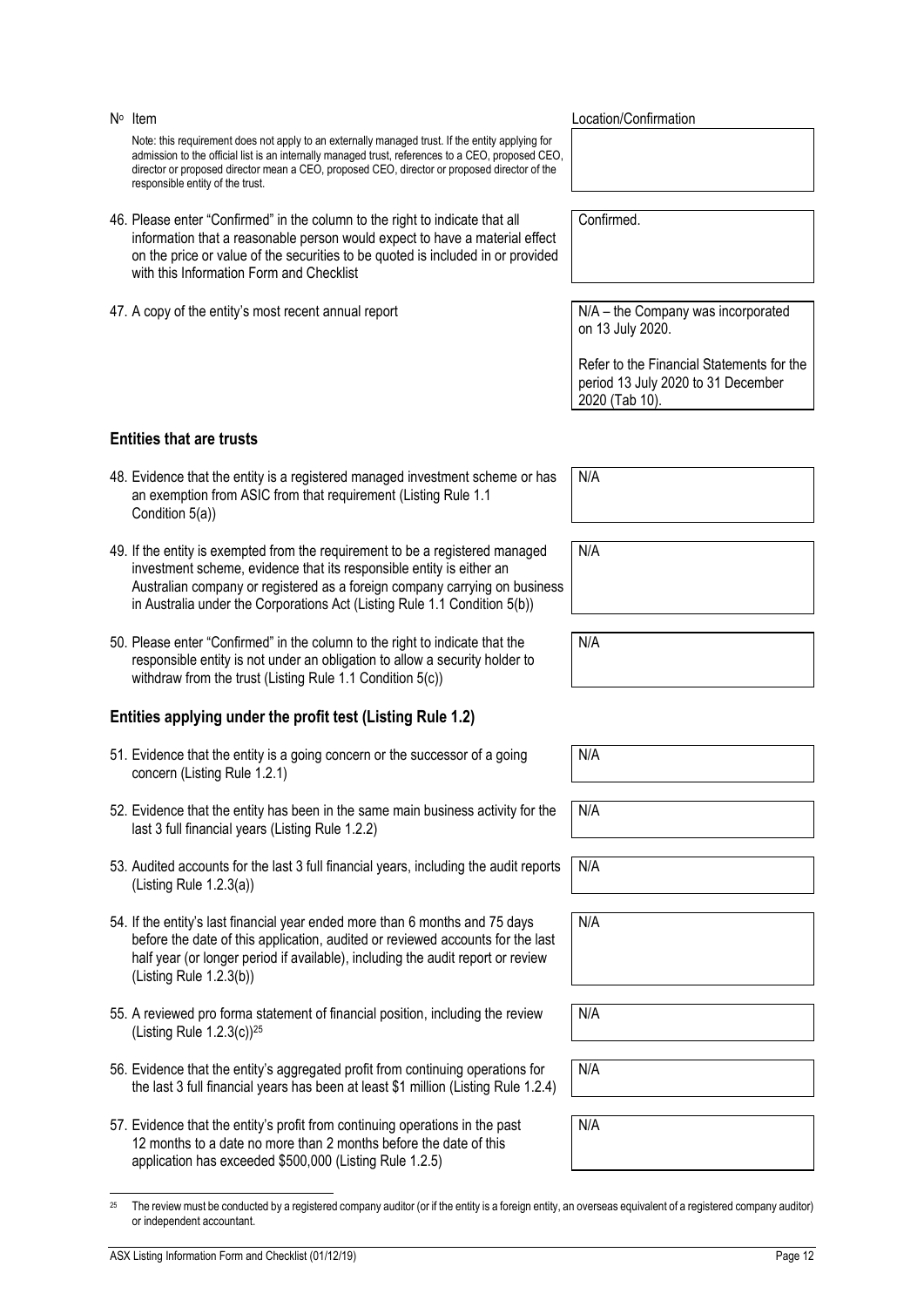58. Is there a statement in the Offer Document that the entity's directors<sup>26</sup> have made enquiries and nothing has come to their attention to suggest that the entity is not continuing to earn profit from continuing operations up to the date of the Offer Document

If so, where is it?

If not, please attach such a statement signed by all of the entity's directors $27$ (Listing Rule 1.2.6)

#### **Entities applying under the assets test (Listing Rule 1.3)**

#### 59. Evidence that the entity has:

- (a) if it is not an investment entity, net tangible assets of at least \$4 million (after deducting the costs of fund raising) or a market capitalisation of at least \$15 million;
- (b) if it is an investment entity other than pooled development fund, net tangible assets of at least \$15 million; or
- (c) if it is a pooled development fund, net tangible assets of at least \$2 million (Listing Rule 1.3.1 and 1.3.4)
- 60. Evidence that:
	- (a) at least half of the entity's total tangible assets (after raising any funds) is not cash or in a form readily convertible to cash;<sup>28</sup> or
	- (b) there are commitments consistent with its stated objectives under Listing Rule 1.3.3(a) to spend at least half of the entity's cash and assets in a form readily convertible to cash

And if (b) above applies, where in the Offer Document is there an expenditure program setting out those commitments (Listing Rule 1.3.2)

61. Where in the Offer Document is there a statement setting out the objectives the entity is seeking to achieve from its admission and the offer (Listing Rule 1.3.3(a))?

62. Is there a statement in the Offer Document that the entity has enough working capital at the time of its admission to carry out those stated objectives?

If so, where is it?

If not, attach a statement by an independent expert confirming that the entity has enough working capital to carry out its stated objectives (Listing Rule 1.3.3(b))

- 63. Evidence that the entity's working capital (as shown in its reviewed pro forma statement of financial position under listing Rule 1.3.5(d)) is at least \$1.5 million (Listing Rule 1.3.3(c))
- 64. Audited accounts for the last 2 full financial years, including the audit reports (Listing Rule 1.3.5(a))

**Location/Confirmation** 

N/A

Refer to the Pro-Forma Balance Sheet set out in Section 6 (Financial Information) of the Prospectus and the Independent Limited Assurance Report at Annexure C to the Prospectus.

Refer to Section 5.4 (Use of Funds) of the Prospectus and table 12 (page 117) of the independent geologist report at Annexure A to the Prospectus.

Refer to Section 5.3 (Proposed Exploration Program and Expenditure) of the Prospectus.

Refer to Section 5.4 (Use of Funds) of the Prospectus.

Refer to Section 5.4 (Use of Funds), the Pro-Forma Balance Sheet set out in Section 6 (Financial Information) of the Prospectus and the Independent Limited Assurance Report at Annexure C to the Prospectus.

N/A – the Company was incorporated on 13 July 2020. Refer to Section 6 (Financial Information) and Annexure C (Investigating Accountant's Report) of the Prospectus.

<sup>&</sup>lt;sup>26</sup> If the entity applying for admission to the official list is a trust, the statement should be made by the directors of the responsible entity of the trust.

<sup>&</sup>lt;sup>27</sup> If the entity applying for admission to the official list is a trust, the statement should be signed by all of the directors of the responsible entity of the trust.

<sup>&</sup>lt;sup>28</sup> In deciding if an entity's total tangible assets are in a form readily convertible to cash, ASX would normally not treat inventories or receivables as readily convertible to cash.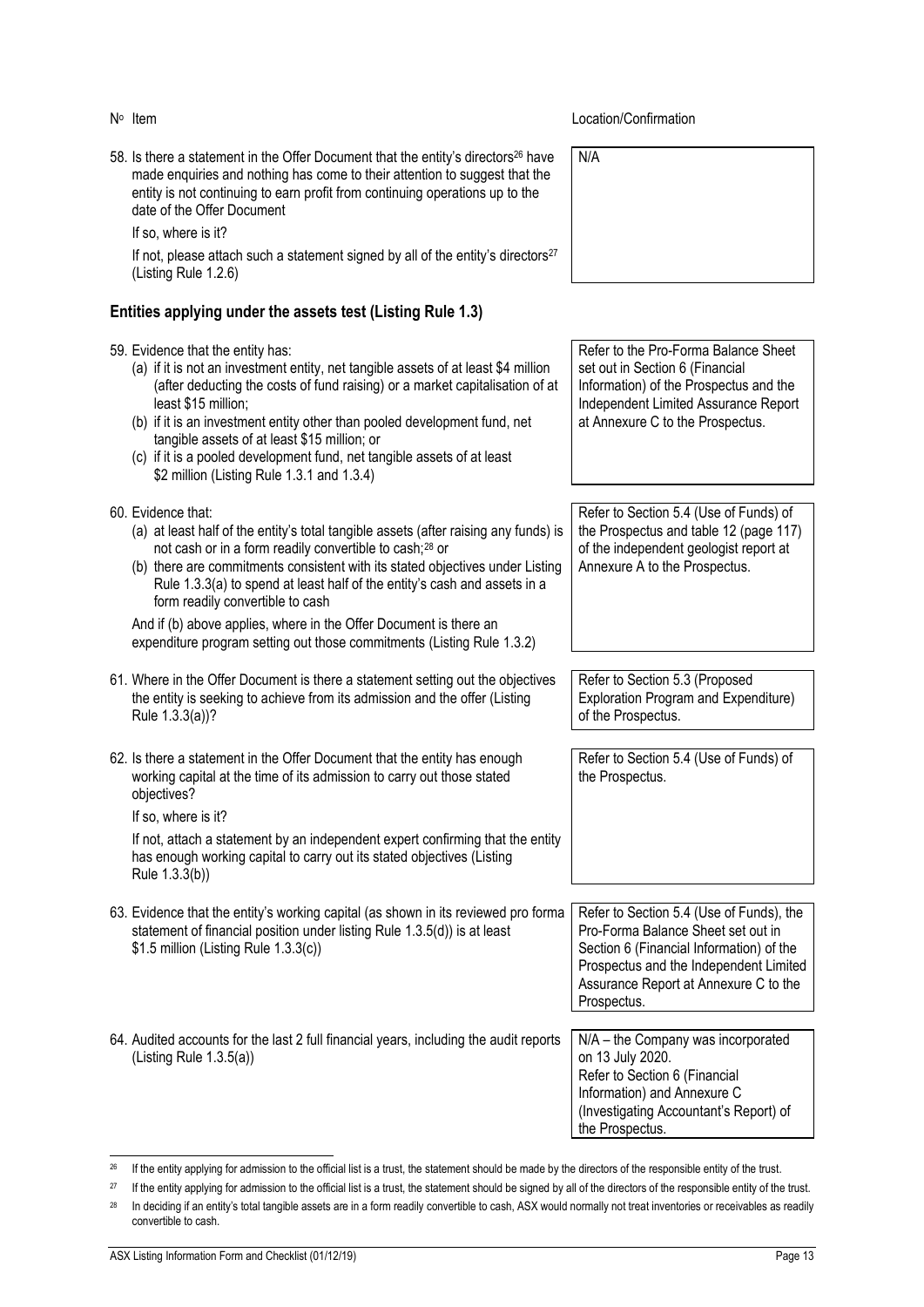- 65. If the entity's last financial year ended more than 6 months and 75 days before the date of this application, audited or reviewed accounts for the last half year (or longer period if available), including the audit report or review (Listing Rule 1.3.5(b)) 66. If the entity has in the 12 months before the date of this application acquired, or is proposing in connection with its application for admission to acquire, another entity or business that is significant in the context of the entity, audited accounts for the last 2 full financial years for that other entity or
- 67. If the entity has in the 12 months before the date of this application acquired, or is proposing in connection with its application for admission to acquire, another entity or business that is significant in the context of the entity and the last full financial year for that other entity or business ended more than 6 months and 75 days before the date of this application, audited or reviewed accounts for the last half year (or longer period if available) from the end of the last full financial year for that other entity or business, including the audit report or review (Listing Rule 1.3.5(c) second bullet point)

business, including the audit reports (Listing Rule 1.3.5(c) first bullet point)

68. A reviewed pro forma statement of financial position, including the review (Listing Rule 1.3.5(d))<sup>29</sup>

#### **Entities with restricted securities**

- 69. A statement setting out a list of any person (either on their own or together with associates) who has held a relevant interest in at least 10% of the entity's voting securities at any time in the 12 months before the date of this application
- 70. A completed ASX Restricted Securities Table<sup>30</sup> To be provided
- <span id="page-14-0"></span>71. Copies of all restriction deeds (Appendix 9A) entered into in relation to restricted securities (Listing Rule 9.1(b))<sup>31</sup>
- <span id="page-14-1"></span>72. A list of all security holders sent a restriction notice (Appendix 9C) in relation to restricted securities and a sample of the restriction notice (Listing Rule  $9.1(c)$ <sup>32</sup>
- 73. If the entity intends to use a third party to maintain its issuer sponsored subregister, a written undertaking from that third party to comply with Listing Rule 9.1(e) (Listing Rule 9.1(f))

Location/Confirmation Refer to Financial Statements for the period 13 July 2020 to 31 December 2020 (Tab 10).

N/A

N/A

N/A

Refer to the Pro-Forma Balance Sheet set out in Section 6 (Financial Information) of the Prospectus and the Independent Limited Assurance Report

Refer to Section 5.6 (Substantial Shareholders) of the Prospectus.

at Annexure C to the Prospectus.

To be provided

To be confirmed

To be provided

<sup>&</sup>lt;sup>29</sup> The review must be conducted by a registered company auditor (or if the entity is a foreign entity, an overseas equivalent of a registered company auditor) or independent accountant.

<sup>30</sup> An electronic copy of the ASX Restricted Securities Table is available from the ASX Compliance Downloads page on ASX's website.

<sup>&</sup>lt;sup>31</sup> ASX will advise which restricted securities are required to be escrowed via a restriction deed under Listing Rule 9.1 as part of the admission and quotation decision. If properly completed restriction deeds and related undertakings have not been provided for all such securities advised by ASX, that will need to be rectified prior to admission occurring and quotation commencing.

<sup>32</sup> ASX will advise which restricted securities are required to be escrowed via a restriction notice under Listing Rule 9.1 as part of the admission and quotation decision. If properly completed restriction notices have not been provided to all such securities advised by ASX, that will need to be rectified prior to admission occurring and quotation commencing.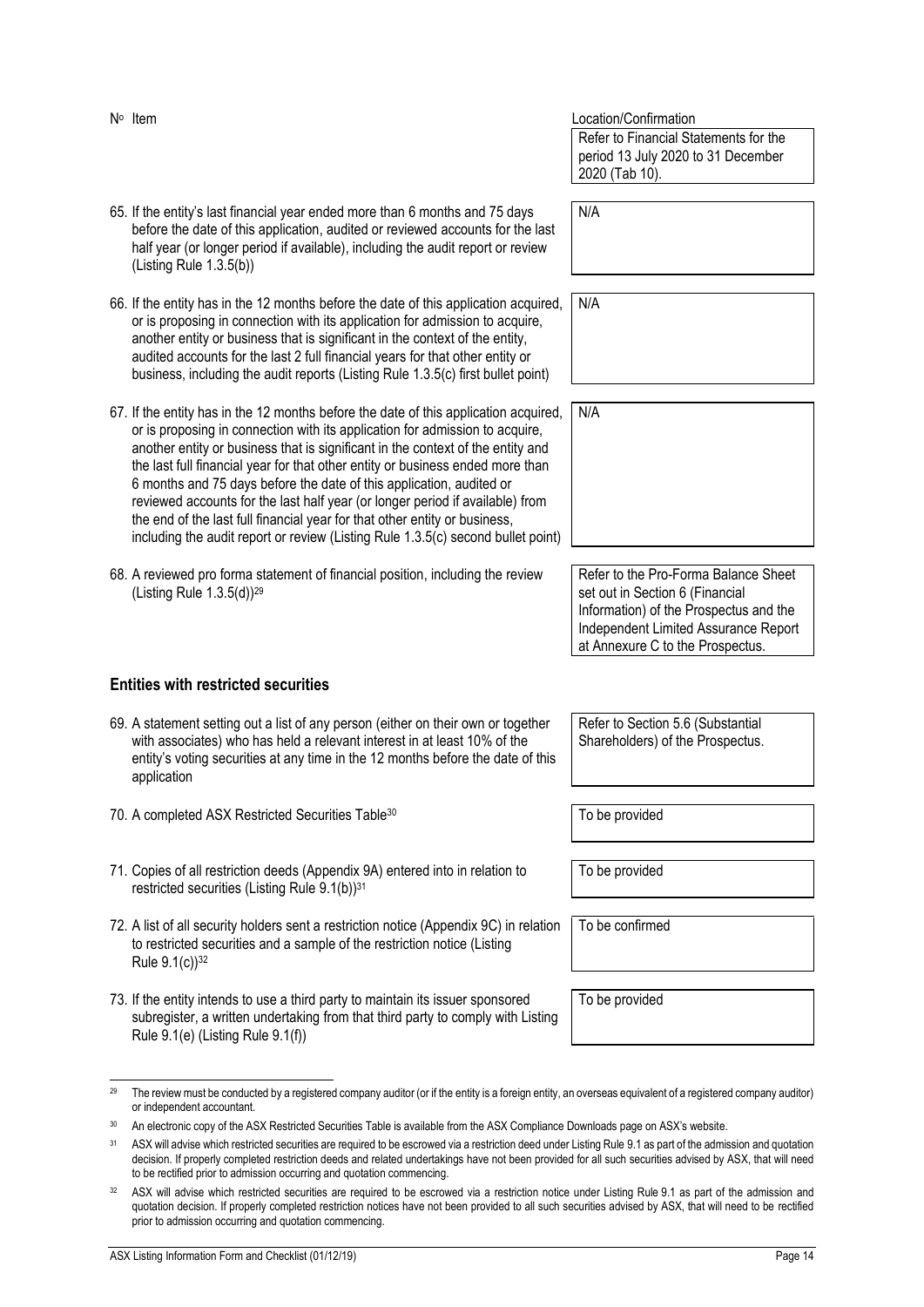74. Are any of the restricted securities in a class that is not intended to be quoted on ASX?

If so, a sample of the share certificate for the restricted securities with the statement required under Listing Rule 9.1(g)(iii).

Copies of the undertaking(s) from a bank or recognised trustee to hold the certificates for the restricted securities in escrow (Listing Rule 9.1(g)(iv))

If the entity intends to use a third party to maintain its certificated subregister, a written undertaking from that third party to comply with Listing Rule 9.1(g) (Listing Rule 9.1(h))

#### **Entities (other than mining exploration entities and oil and gas exploration entities) with classified assets**<sup>33</sup>

- 75. Within the 2 years preceding the date of the entity's application for admission to the official list, has the entity acquired, or entered into an agreement to acquire, a classified asset from any person?
	- If so, where in the Offer Document does it disclose:
	- (a) the date of the acquisition or agreement;
	- (b) full details of the classified asset, including any title particulars;
	- (c) the name of the vendor;
	- (d) if the vendor was not the beneficial owner of the classified asset at the date of the acquisition or agreement, the name of the beneficial owner(s);
	- (e) details of the relationship between the vendor (or, if the vendor was not the beneficial owner of the classified asset at the date of the acquisition or agreement, between the beneficial owner(s)) and the entity or any related party or promoter of, or adviser to, the entity; and
	- (f) details of the purchase price paid or payable and all other consideration (whether legally enforceable or not) passing directly or indirectly to the vendor,

and, if the vendor acquired the classified asset from a third party within that 2 year period, the equivalent details to those set out above in relation to the arrangements between the vendor and the third party?

Is the vendor (or, if the vendor was not the beneficial owner of the classified asset at the date of the acquisition or agreement, are any of the beneficial owner(s)) a related party or promoter of the entity or an associate of a related party or promoter of the entity?

If so, please enter "Confirmed" in the column to the right to indicate that the consideration paid by the entity for the classified asset was solely restricted securities, save to the extent it involved the reimbursement of expenditure incurred by the vendor in developing the classified asset $34$  or the entity was not required to apply the restrictions in Appendix 9B under Listing Rule 9.2 (Listing Rule 1.1 Condition 11)

If cash is being paid or proposed to be paid in connection with the acquisition of a classified asset from a related party or promoter, please provide

| Item | Location/Confirmation |
|------|-----------------------|
|      |                       |

To be provided

To be provided

To be provided

| N/A |  |  |  |
|-----|--|--|--|
|     |  |  |  |
|     |  |  |  |
|     |  |  |  |
|     |  |  |  |
|     |  |  |  |
|     |  |  |  |
|     |  |  |  |
|     |  |  |  |
|     |  |  |  |

N/A

(c) an interest in an asset which, in ASX's opinion, cannot readily be valued; or

<sup>33</sup> A "classified asset" is defined in Listing Rule 19.12 as:

<sup>(</sup>a) an interest in a mining exploration area or oil and gas exploration area or similar tenement or interest;

<sup>(</sup>b) an interest in intangible property that is substantially speculative or unproven, or has not been profitably exploited for at least three years, and which entitles the entity to develop, manufacture, market or distribute the property;

<sup>(</sup>d) an interest in an entity the substantial proportion of whose assets (held directly, or through a controlled entity) is property of the type referred to in paragraphs (a), (b) and (c) above.

ASX may require evidence to support expenditure claims.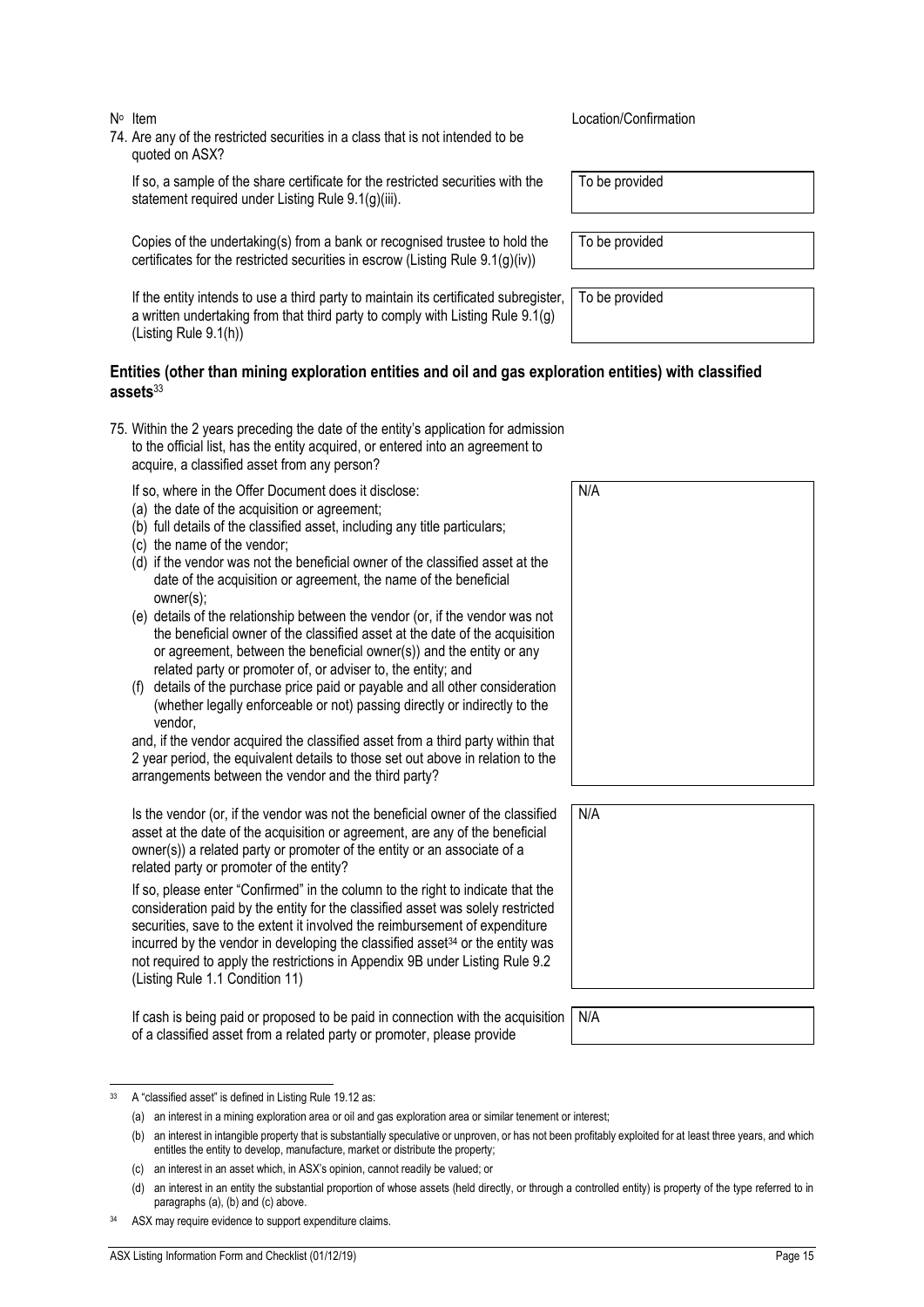supporting documentation to demonstrate that it was for the reimbursement of expenditure incurred by the vendor in developing the classified asset

Please also provide a copy of the agreement(s) relating to the acquisition entered into by the entity and any expert's report or valuation obtained by the entity in relation to the acquisition

#### **Mining entities**

N<sup>o</sup> Item

76. A completed Appendix 1A Information Form and Checklist Annexure 1 (Mining Entities)<sup>35</sup>

#### **Oil and gas entities**

77. A completed Appendix 1A Information Form and Checklist Annexure 2 (Oil and Gas Entities)<sup>36</sup>

#### **Entities incorporated or established outside of Australia**

78. A completed Appendix 1A Information Form and Checklist Annexure 3 (Foreign Entities)<sup>37</sup>

#### **Externally managed entities**

79. A completed Appendix 1A Information Form and Checklist Annexure 4 (Externally Managed Entities)<sup>38</sup>

#### **Stapled entities**

80. A completed Appendix 1A Information Form and Checklist Annexure 5 (Stapled Entities)<sup>39</sup>

#### **Further documents to be provided before admission to the official list**

In addition to the information and documents mentioned above, entities will be required to provide the following before their admission to the official list and the quotation of their securities commences:

- When available, 10 printed copies of the final Offer Document ( see note [10](#page-5-1) above);
- A statement setting out the names of the 20 largest holders in each class of securities to be quoted, and the number and percentage of each class of securities held by those holders;
- A distribution schedule of each class of equity securities to be quoted, setting out the number of holders in the following categories and the total percentage of the securities in that class held by the recipients in each category:
	- $1 1,000$
	- 1,001 5,000
	- 5,001 10,000
	- 10,001 100,000
	- 100,001 and over
- The number of holders of a parcel of securities (excluding restricted securities or securities subject to voluntary escrow) with a value of more than \$2,000, based on the issue/sale price;

Location/Confirmation

N/A

Refer to Tab 11.

N/A

N/A

N/A

<sup>35</sup> An electronic copy of this Appendix is available from the ASX Compliance Downloads page on ASX's website.

<sup>&</sup>lt;sup>36</sup> An electronic copy of this Appendix is available from the ASX Compliance Downloads page on ASX's website.

<sup>37</sup> An electronic copy of this Appendix is available from the ASX Compliance Downloads page on ASX's website.

<sup>38</sup> An electronic copy of this Appendix is available from the ASX Compliance Downloads page on ASX's website.

<sup>39</sup> An electronic copy of this Appendix is available from the ASX Compliance Downloads page on ASX's website.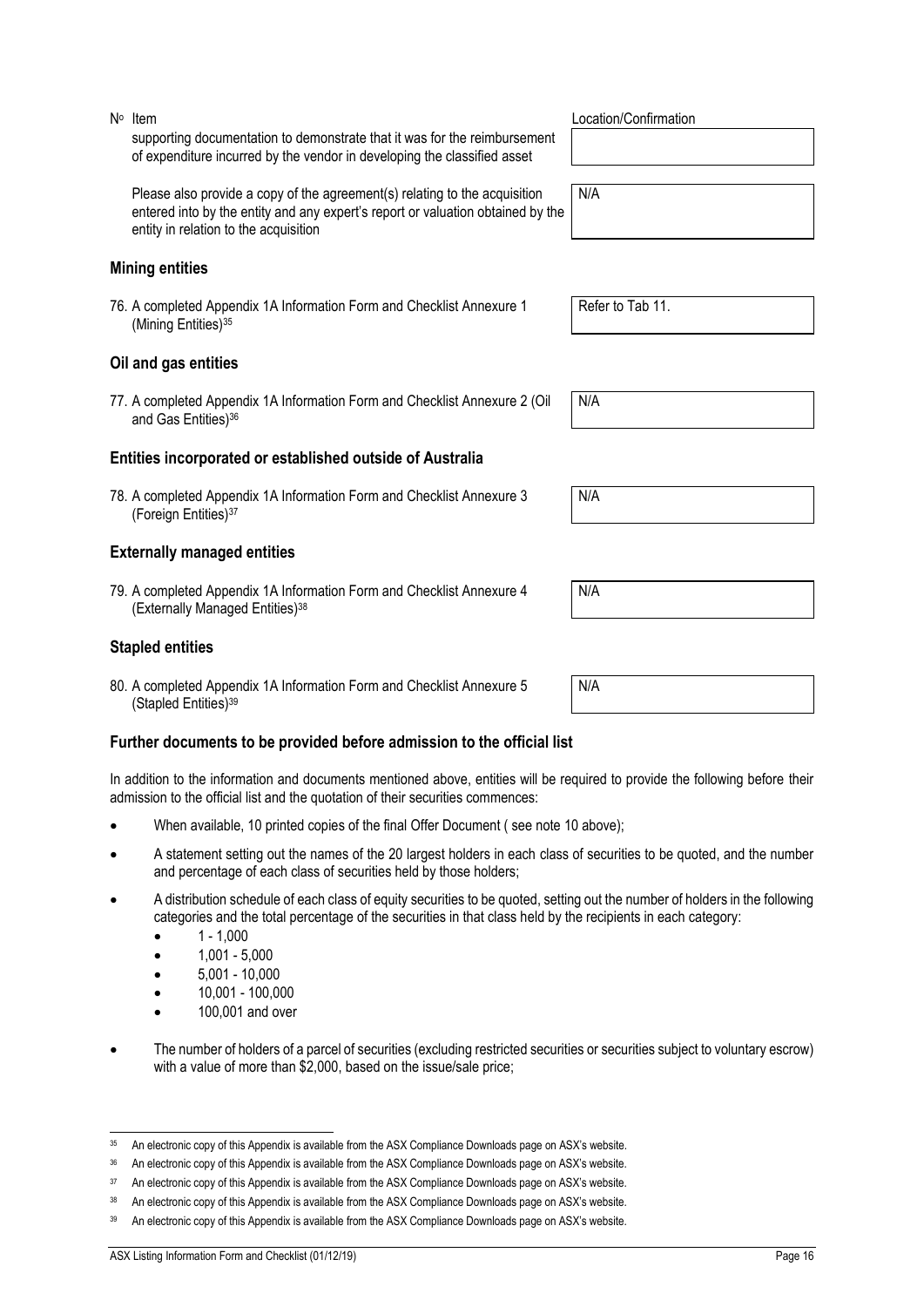- Any outstanding restriction deeds (Appendix 9A) and related undertakings;<sup>40</sup>
- Any outstanding restriction notices (Appendix 9C);<sup>41</sup> and
- Any other information that ASX may require under Listing Rule 1.17.42

<sup>40</sup> See note [31](#page-14-0) above.

<sup>41</sup> See note [32](#page-14-1) above.

<sup>42</sup> Among other things, this may include evidence to verify that an entity has met Listing Rule 1 Condition 8 and achieved minimum spread without using artificial means (see Guidance Note 1 section 3.9).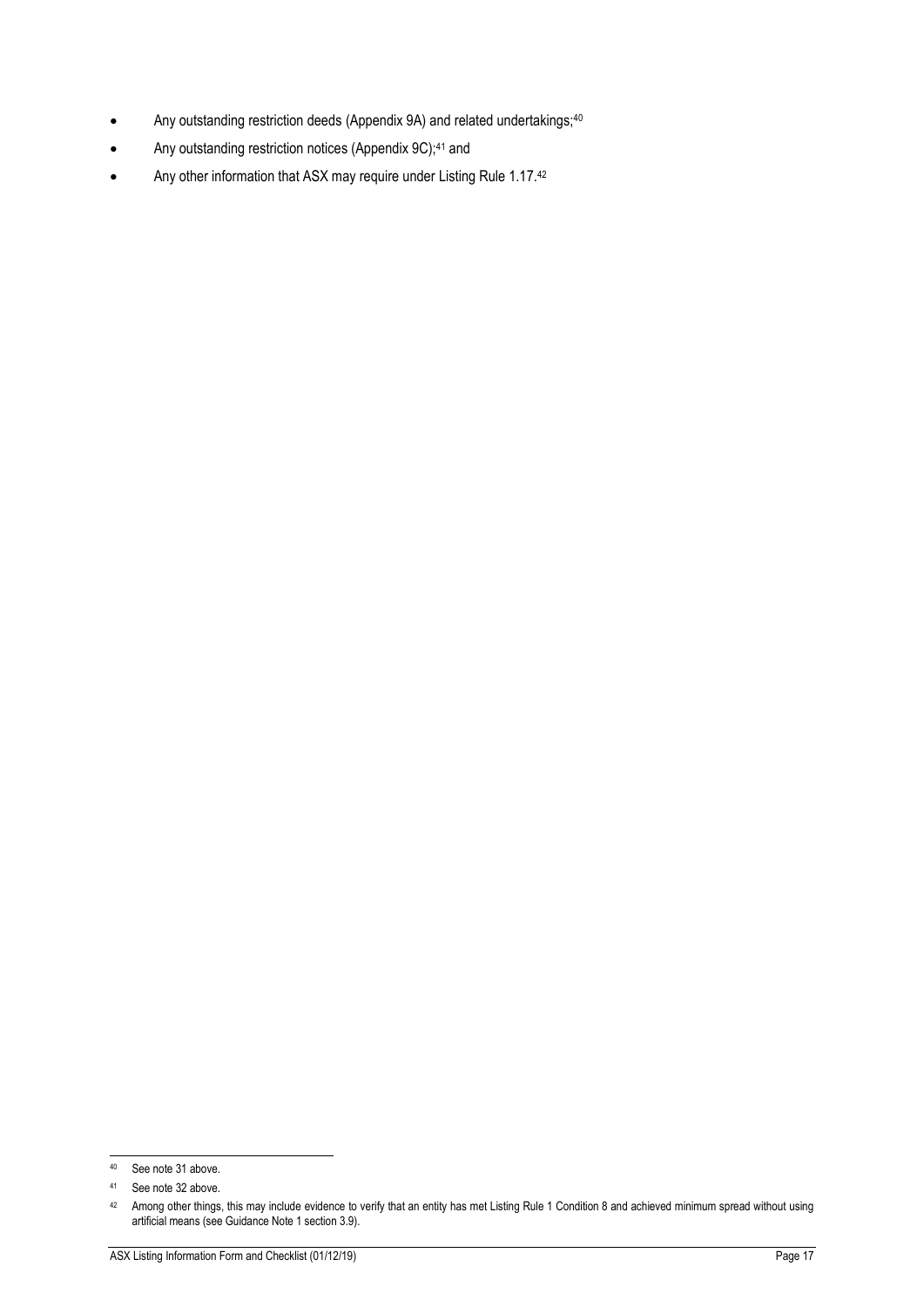# **Information Form and Checklist Annexure 1 (Mining Entities)**

Name of entity and the state of entity and the state of entity and the state of entity and the state of entity  $\Delta$ BN/ACN/ARBN/ARSN

#### **ICENI GOLD LIMITED 639 626 949**

#### **This Annexure forms part of the Information Form and Checklist supplied by the entity named above to support its application for admission to the official list of ASX Limited (ASX) as an ASX Listing.**

*A reference in this Annexure to JORC means the Australasian Code for Reporting Exploration Results, Mineral Resources and Ore Resources - 2012 Edition, a copy of which is included in Annexure 5A of the Listing Rules. Terms used in this Annexure which are defined*  in JORC (including, without limitation, 'exploration target',' exploration results',' mineral resource', 'ore reserve' and 'competent person') *have the same meaning as in JORC.*

#### N<sup>o</sup> Item

Location/Confirmation

#### **General requirements**

*Complete this section if the Offer Document includes any reference to an exploration target, exploration results or estimates of mineral resources or ore reserves.*

1. Where in the Offer Document does it state that the exploration target, exploration results or estimates of mineral resources or ore reserves (as the case may be) have been prepared and reported in accordance with JORC (Listing Rule 5.6)?<sup>1</sup>

Important Notices Section of the Prospectus, page ii.

Refer also to the Independence Declaration set out in the Independent Geologist's Report at Annexure A of the Prospectus (**IGR**) pages 1 and 8.

Important Notices Section of the Prospectus, page ii.

IGR pages 10 – 11.

- 2. Where in the Offer Document does it state:
	- that the exploration target, exploration results or estimates of mineral resources or ore reserves (as the case may be) are based on, and fairly represent, information and supporting documentation prepared by a named competent person<sup>2</sup> or persons (Listing Rule 5.22(a) for material mining projects and JORC clause 9 for other projects);
	- whether the competent person is an employee of the mining entity or a related party and, if not, the name of the competent person's employer (Listing Rule 5.22(b) for material mining projects and JORC clause 9 for other projects)?
	- the name of the professional organisation of which the competent person is a member (Listing Rule 5.22(c) for material mining projects and JORC clauses 9 and 11 for other projects); and
	- that the competent person has given his or her prior written consent as to the form and context in which the exploration target, exploration results or estimates of mineral resources or ore reserves (as the case may be) and the supporting information are presented in the Offer Document (Listing Rule 5.22 for material mining projects and JORC clause 9 for other projects)?

The Offer Document must use terminology consistent with the terms in Figure 1 of JORC. Terms such as 'mining inventory' or 'mineable resource' are not allowed.

<sup>2</sup> JORC clause 11 defines a 'competent person' as a minerals industry professional who is a Member or Fellow of The Australasian Institute of Mining and Metallurgy, or of the Australian Institute of Geoscientists, or of a 'Recognised Professional Organisation', as included in a list available on the JORC and ASX websites. The person must have a minimum of five years relevant experience in the style of mineralisation or type of deposit under consideration and in the activity which that person is undertaking. If the competent person is preparing documentation on exploration results, the relevant experience must be in exploration. If the competent person is estimating, or supervising the estimation of mineral resources, the relevant experience must be in the estimation, assessment and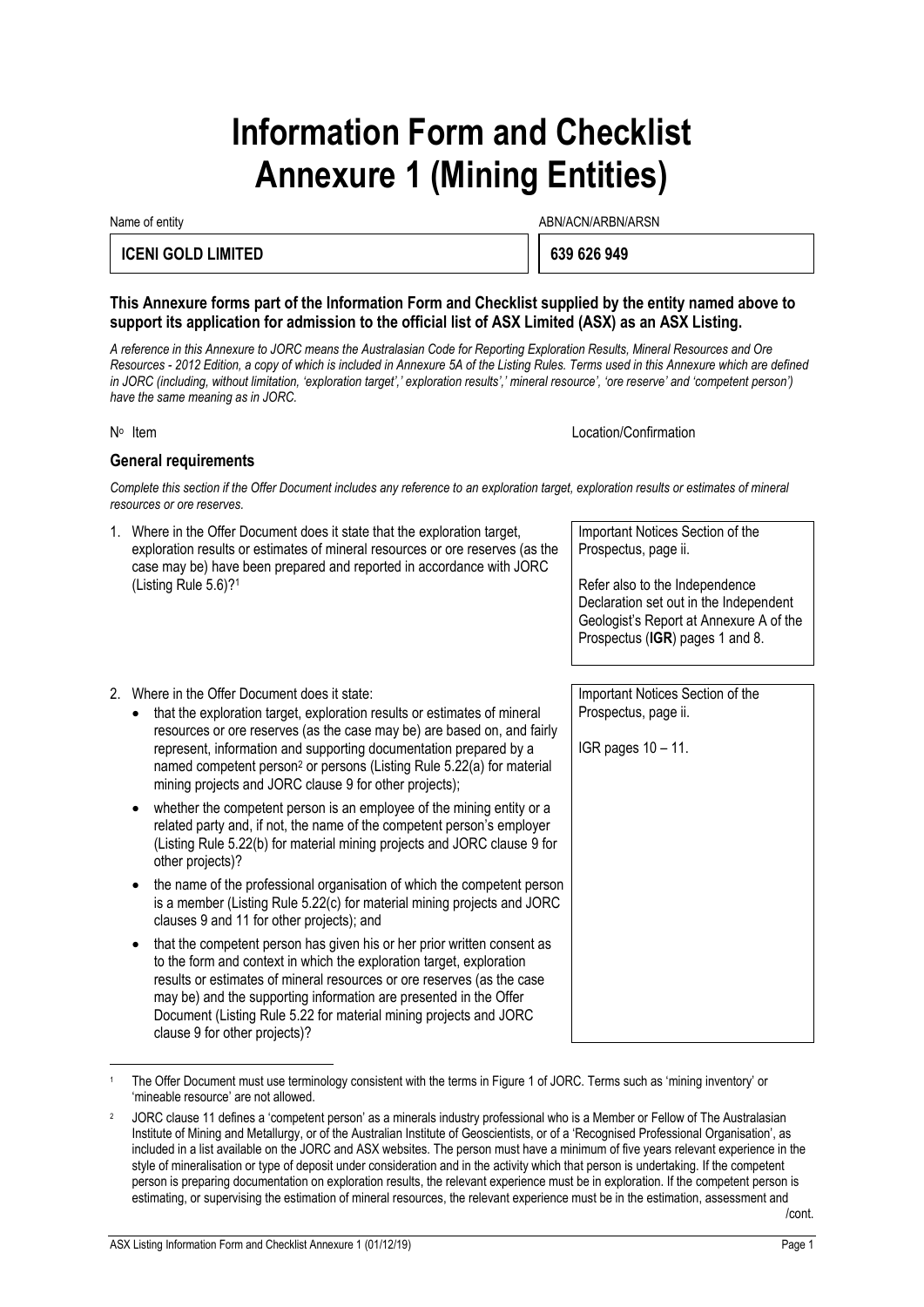- 3. Please enter "Confirmed" in the column to the right to indicate that the Offer Document discloses any potential conflict of interest any of the named competent persons may have and, if it does, indicate where in the Offer Document that disclosure has been made (JORC clause 9)?
- 4. Is there an Independent Geologist's Report included in the Offer Document? Yes

If so, where does it state that any exploration target, exploration results or estimates of mineral resources or ore reserves (as the case may be):

- are based on, and fairly represent, information and supporting documentation prepared by a named competent person or persons;
- the name of the professional organisation of which the competent person is a member; and
- that the competent person has given his or her prior written consent as to the form and context in which the exploration target, exploration results or estimates of mineral resources or ore reserves (as the case may be) and the supporting information are presented in the report (Listing Rule 5.22 for material mining projects and JORC clause 9 for other projects)?

Is the Independent Geologist's Report either a technical assessment report, valuation report, or fairness and reasonableness report prepared in accordance with the Valmin Code?

If so, where does it state in the report the declarations required by section 12 of the Valmin Code?

- 5. Does the Offer Document include a "metal equivalents" calculation? If so, where does the Offer Document include the following information required under JORC clause 50:
	- individual grades for all metals included in the metal equivalent calculation;
	- except where the information is commercially sensitive, the assumed commodity prices for all metals;<sup>3</sup>
	- assumed metallurgical recoveries for all metals and a discussion of the basis on which the assumed recoveries are derived (metallurgical test work, detailed mineralogy, similar deposits, etc);<sup>4</sup>
	- a clear statement that it is the entity's opinion that all the elements included in the metal equivalents calculation have a reasonable potential to be recovered and sold; and
	- the calculation formula used?
- 6. Please enter "Confirmed" in the column to the right to indicate that the Offer Document does not include any reference to "in situ" or "in ground" values (JORC clause 51).

#### **Location/Confirmation**

Confirmed

IGR page 8 and pages 11 – 12.

Important Notices Section of the Prospectus, page ii.

IGR pages 10 to 12

Technical Assessment Report.

IGR page 8

No.

Confirmed.

| evaluation of mineral resources. If the competent person is estimating, or supervising the estimation of ore reserves, the relevant |  |
|-------------------------------------------------------------------------------------------------------------------------------------|--|
| experience must be in the estimation, assessment, evaluation and economic extraction of ore reserves.                               |  |

Actual assumed prices should be disclosed. It is not sufficient to refer to a "spot price", without disclosing the actual price in question. Where the actual assumed prices used are said to be commercially sensitive, the entity must disclose sufficient information, perhaps in narrative rather than numerical form, for investors to understand the methodology it has used to determine these prices.

<sup>4</sup> Estimates of metallurgical recoveries for each metal must be used to calculate meaningful metal equivalents. Reporting on the basis of metal equivalents is not appropriate if metallurgical recovery information is not available or able to be estimated with reasonable confidence.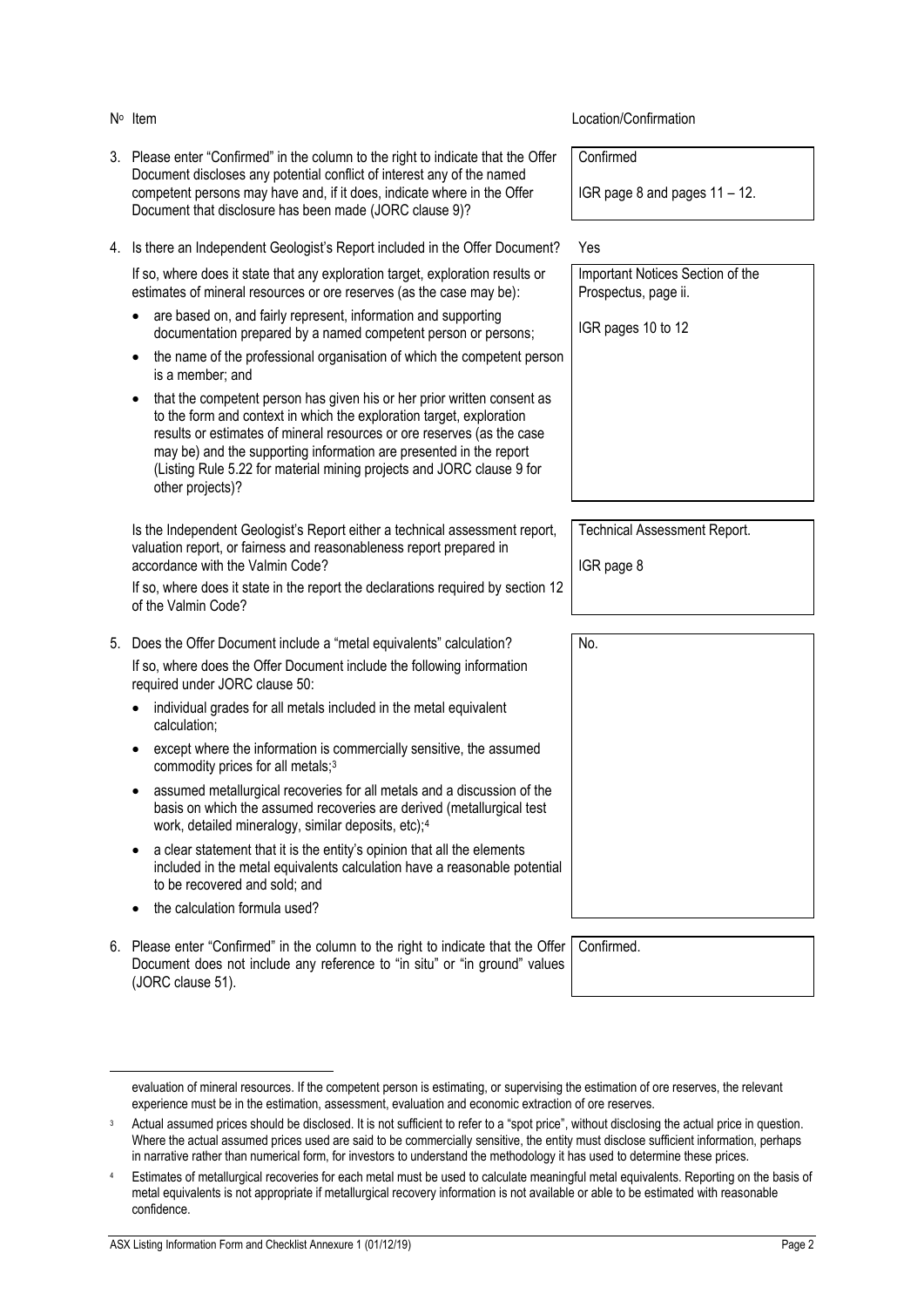#### **Exploration targets**

*Complete this section if the Offer Document includes any reference to an exploration target.*

- 7. Where in the Offer Document does it disclose a detailed explanation of the basis for the exploration target, including whether the target is based on actual exploration results or on proposed exploration programmes and a specific description of the level of exploration activity already completed (JORC clause 17)?
- 8. Where in the Offer Document does it state the proposed exploration activities designed to test the validity of the exploration target and the timeframe within which those activities are expected to be completed (JORC clause 17)?
- 9. Where in the Offer Document does it include the required statement by a named competent person taking responsibility for the form and context in which the exploration target appears (JORC clause 17)?
- 10. Where in the Offer Document does it include the required clarification statement that the potential quantity and grade is conceptual in nature, that there has been insufficient exploration to estimate a mineral resource and that it is uncertain if further exploration will result in the estimation of a mineral resource (JORC clause 17)?<sup>5</sup>
- 11. Please enter "Confirmed" in the column to the right to indicate that the following JORC requirements have been satisfied:
	- information relating to the exploration target has been expressed so that it cannot be misrepresented or misconstrued as an estimate of a mineral resource or ore reserve and the terms "resource" and "reserve" have not been used in this context (JORC clause 17);
	- the exploration target is expressed as a tonnage and grade range and as an approximation only (JORC clause 17);
	- the Offer Document includes a description of the process used to determine the grade and tonnage ranges used to describe the exploration target (JORC clause 17);
	- there are no "headline statements" in the Offer Document referring to the exploration target (JORC clause 17); and
	- the exploration target does not include a "metal equivalent" estimate or calculation (JORC clause 50).

#### **Exploration results**

*Complete this section if the Offer Document includes any reference to exploration results*

12. Where in the Offer Document is the separate report in relation to each of the criteria in sections 1 and 2 of JORC Table 1 (Listing Rule 5.7.1)?<sup>6</sup>

| Note that the clarification statement must be within the same paragraph as the first reference to the exploration target in the Offer |
|---------------------------------------------------------------------------------------------------------------------------------------|
| Document.                                                                                                                             |

Location/Confirmation

N/A – no exploration target disclosed.

N/A N/A N/A N/A

Appendices A and B

<sup>6</sup> If an entity that determines that any of the criteria is not material to understanding the exploration results, the entity must identify the criteria and explain why it has determined that it is not material to that understanding.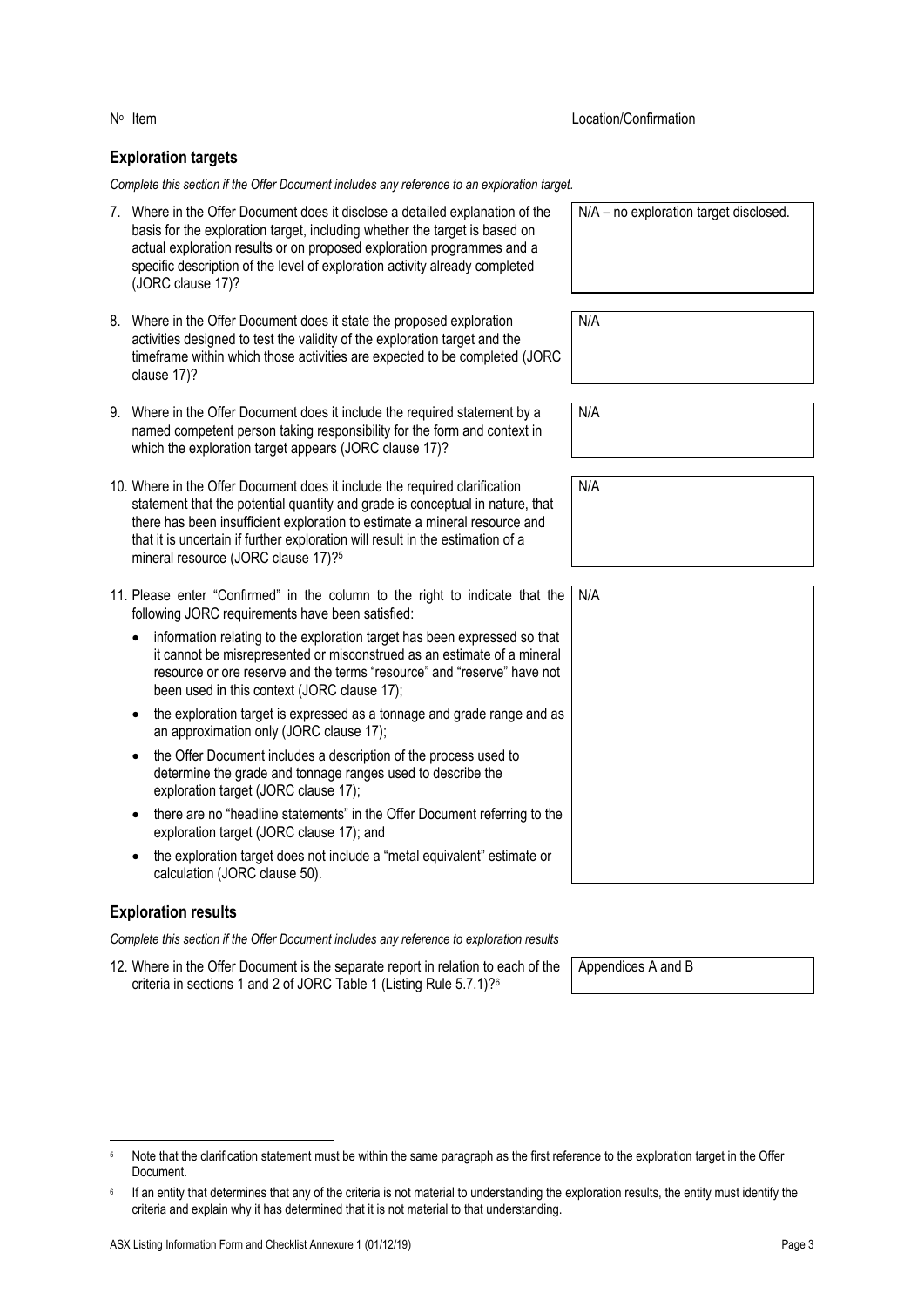ASX Listing Information Form and Checklist Annexure 1 (01/12/19) **Page 4 Page 4** 

N<sup>o</sup> Item

- 13. Where in the Offer Document is the separate table setting out the following information for material drill-holes (unless the entity determines that the information is not material):<sup>7</sup>
	- easting and northing of the drill-hole collar;
	- elevation or RL of the drill-hole collar;
	- dip and azimuth of the hole;
	- down hole width and depth; and
	- end of hole (Listing Rule 5.7.2)?

14. Please enter "Confirmed" in the column to the right to indicate that the following JORC requirements have been satisfied:

| • if the exploration results relate to mineralisation not classified as a |
|---------------------------------------------------------------------------|
| mineral resource or ore reserve, then estimates of tonnages and           |
| average grade have not been assigned to the mineralisation except as      |
| an exploration target in accordance with JORC clause 17 (JORC             |
| clause $18$ ;                                                             |

- if true widths of mineralisation are not reported, an appropriate qualification has been included in the Offer Document (JORC clause 19);
- clear diagrams and maps designed to represent the geological context have been included in the Offer Document which include a plan view of drill hole collar locations and appropriate sectional views (JORC clause 19);
- there has been no selected disclosure of information such as isolated assays, isolated drill holes, assays of panned concentrates or supergene enriched soils or surface samples, without placing them in perspective (JORC clause 19);
- if the Offer Document includes exploration results based on rock chip or grab sampling, the location (represented as a table, diagram or map), total number and assay results for the sampling have been included for each sample so as to ensure samples are representative and not selectively reported (JORC clause 19 and JORC Table 1); and
- if the Offer Document reports visual results in the absence of assays, it does not include any reference to the grade or economic potential of the mineralisation (Example D in Annexure A of Guidance Note 8).

#### **Mineral resources**

*Complete this section if the Offer Document includes any reference to an estimate of mineral resources.*

- 15. Where in the Offer Document does the competent person explicitly discuss the basis for the reasonable prospects for eventual economic extraction of the mineral resource (JORC clause 20)?
- 16. Where in the Offer Document does the competent person explicitly discuss the technical and economic support for the cut-off assumption applied (JORC clause 20)?
- <span id="page-21-0"></span>17. Where in the Offer Document does it disclose the release the relevant and relationship. geological interpretation (Listing Rule 5.8.

| lose the relevant geology and<br>1 first bullet point)? <sup>8</sup> | N/A |
|----------------------------------------------------------------------|-----|
|                                                                      |     |

N/A

| An entity that determines that a drill-hole table setting out the information described above is not material, is not required to attach the |
|----------------------------------------------------------------------------------------------------------------------------------------------|
| table to the Offer Document but must explain why it has determined that the table is not material to understanding the exploration           |
| results.                                                                                                                                     |

Note that the information referred in items [17-](#page-21-0)[24](#page-22-0) should be disclosed independently from the separate report in relation to each of the criteria in sections 1, 2 and 3 (and 5 if appropriate) of JORC Table 1 required under Listing Rule 5.8.2 mentioned in item [25](#page-22-1) below.

Location/Confirmation

N/A

| Confirmed |  |  |
|-----------|--|--|
|           |  |  |
|           |  |  |
|           |  |  |
|           |  |  |
|           |  |  |
|           |  |  |
|           |  |  |
|           |  |  |
|           |  |  |
|           |  |  |
|           |  |  |
|           |  |  |
|           |  |  |
|           |  |  |
|           |  |  |
|           |  |  |
|           |  |  |
|           |  |  |
|           |  |  |
|           |  |  |
|           |  |  |
|           |  |  |
|           |  |  |
|           |  |  |
|           |  |  |
|           |  |  |
|           |  |  |
|           |  |  |
|           |  |  |
|           |  |  |
|           |  |  |
|           |  |  |
|           |  |  |
|           |  |  |
|           |  |  |

N/A – no mineral resources disclosed.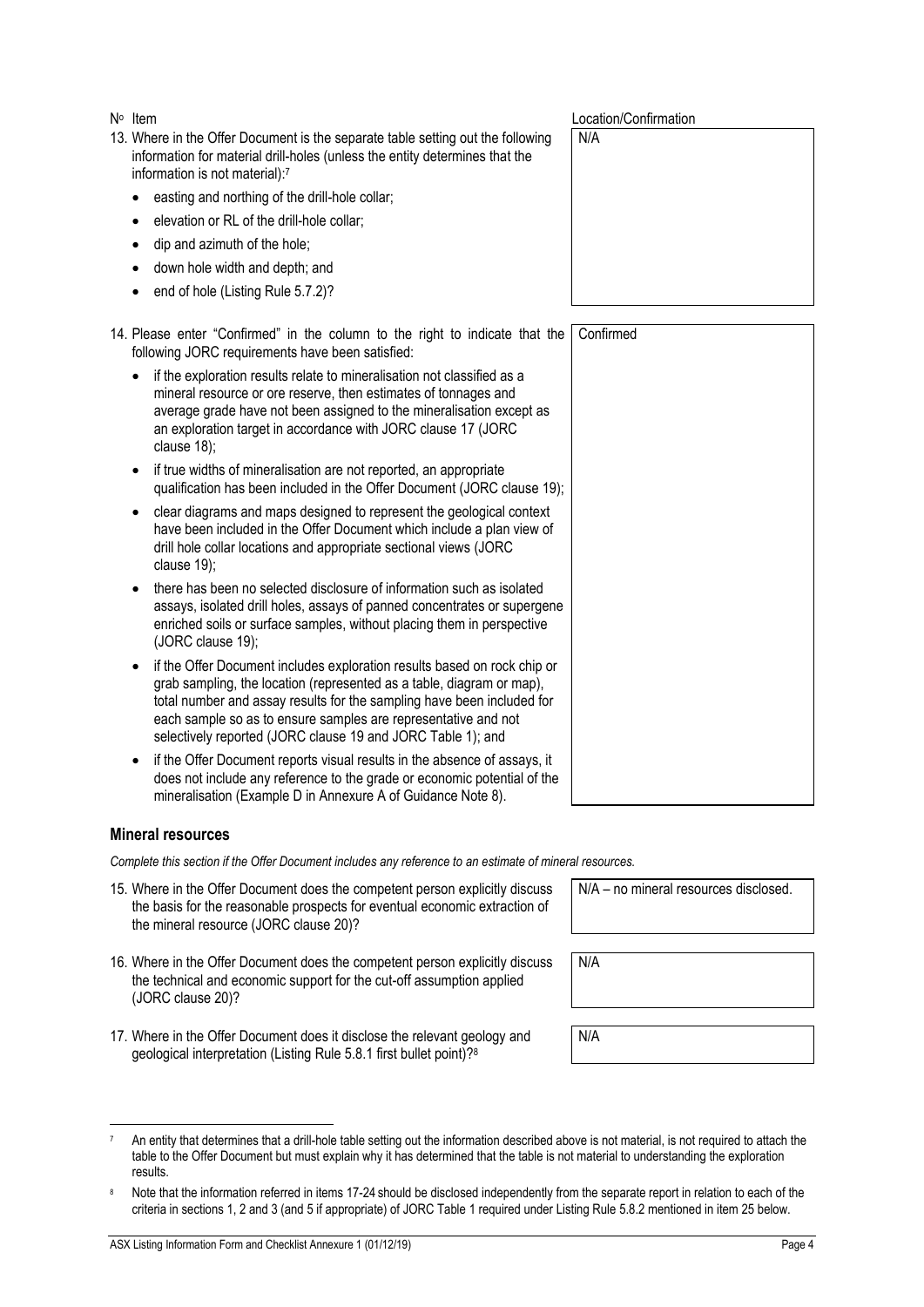| ASX Listing Information Form and Checklist Annexure 1 (01/12/19)                                                                                                                                                                                                | Page 5 |
|-----------------------------------------------------------------------------------------------------------------------------------------------------------------------------------------------------------------------------------------------------------------|--------|
| If an entity that determines that any of the criteria is not material to understanding the estimate of mineral resources, the entity must<br>identify the criteria and explain why it has determined that it is not material to that understanding.             |        |
| where contained metal or mineral content has been reported,<br>corresponding tonnages and grade have also been reported (JORC<br>clause $26$ ;                                                                                                                  |        |
| the mineral resource estimate has been rounded off to appropriately<br>significant figures, is referred to as an estimate not as a calculation and,<br>in the case of inferred mineral resources, is qualified by the term<br>'approximately' (JORC clause 25); |        |
| a diagrammatic representation of the inferred mineral resource<br>$\bullet$<br>showing clearly the extrapolated part of the estimated resource<br>(JORC clause 21);                                                                                             |        |
| the basis on which the resource is extrapolated to these limits; and<br>$\bullet$                                                                                                                                                                               |        |
|                                                                                                                                                                                                                                                                 |        |

| <sup>9</sup> If an entity that determines that any of the criteria is not material to understanding the estimate of mineral resources, the entity must |
|--------------------------------------------------------------------------------------------------------------------------------------------------------|
| identify the criteria and explain why it has determined that it is not material to that understanding.                                                 |

- N<sup>o</sup> Item
- 18. Where in the Offer Document does it disclose the entity's sampling and subsampling techniques (Listing Rule 5.8.1 second bullet point)?
- 19. Where in the Offer Document does it disclose the entity's drilling techniques (Listing Rule 5.8.1 third bullet point)?
- 20. Where in the Offer Document does it disclose the criteria used for classification, including drill and data spacing and distribution – this includes separately identifying the drill spacing used to classify each category of mineral resources (inferred, indicated and measured) where estimates for more than one category of mineral resource are reported (Listing Rule 5.8.1 fourth bullet point)?
- 21. Where in the Offer Document does it disclose the entity's sample analysis method (Listing Rule 5.8.1 fifth bullet point)?
- 22. Where in the Offer Document does it disclose the entity's estimation methodology (Listing Rule 5.8.1 sixth bullet point)?
- 23. Where in the Offer Document does it disclose the entity's cut-off grade(s), including the basis for the selected cut-off grade(s) (Listing Rule 5.8.1 seventh bullet point)?
- <span id="page-22-0"></span>24. Where in the Offer Document does it disclose mining and metallurgical methods and parameters, and other material modifying factors considered to date (Listing Rule 5.8.1 eighth bullet point)?
- <span id="page-22-1"></span>25. Where in the Offer Document is the separate report in relation to each of the criteria in sections 1, 2 and 3 (and 5 if appropriate) of JORC Table 1 (Listing Rule 5.8.2)?<sup>9</sup>

26. Please enter "Confirmed" in the column to the right to indicate that the following JORC requirements have been satisfied: N/A

- the mineral resource estimate has been appropriately classified according to increasing geological confidence (ie inferred, indicated or measured – JORC clause 20-24);
- if an estimation of an inferred mineral resource is presented on the basis of extrapolation beyond the nominal sampling spacing and taking into account the style of mineralisation, the report contains sufficient information to inform the reader of:
	- the maximum distance that the resource is extrapolated beyond the sample points;
	- the proportion of the resource that is based on extrapolated data;

Location/Confirmation

N/A

N/A

N/A

N/A

N/A

N/A

N/A

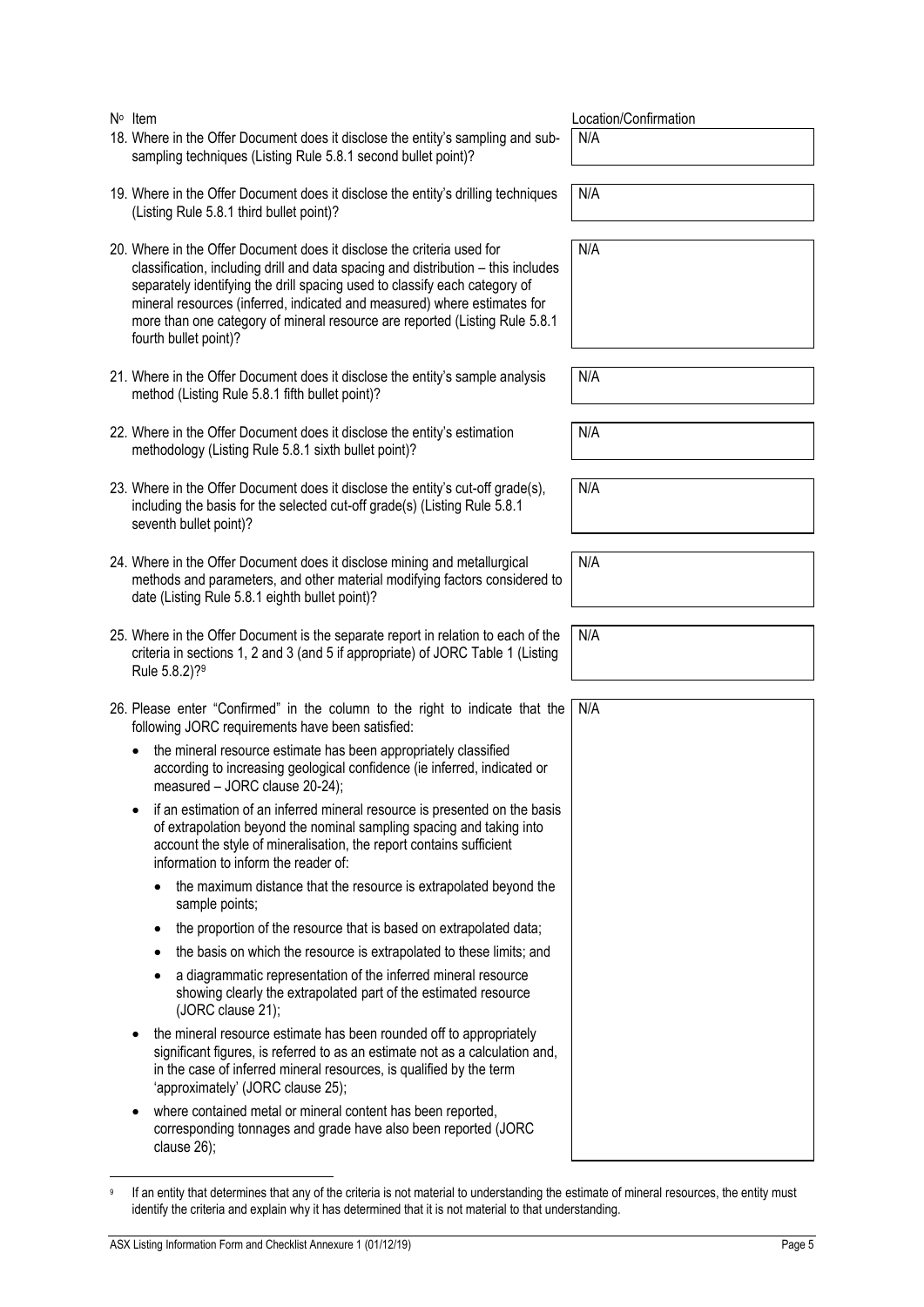N° Item

- inferred, indicated or measured resources have not been reported as a combined estimate unless details for the individual categories have also been provided (JORC clause 26); and
- resource estimates have not been aggregated with reserve estimates to report a single combined figure (JORC clause 26).

#### **Ore reserves**

*Complete this section if the Offer Document includes any reference to an estimate of ore reserves.*

| 27. Where in the Offer Document does it disclose the material assumptions and<br>the outcomes from any pre-feasibility study (PFS) or feasibility study (FS), as<br>the case may be, defining the ore reserves (Listing Rule 5.9.1 first bullet<br>point)?10                            | N/A - no ore reserves disclosed. |
|-----------------------------------------------------------------------------------------------------------------------------------------------------------------------------------------------------------------------------------------------------------------------------------------|----------------------------------|
| 28. Where in the Offer Document does it disclose the criteria used for<br>classification, including the classification of the mineral resources on which<br>the ore reserves are based and the confidence in the modifying factors<br>applied (Listing Rule 5.9.1 second bullet point)? | N/A                              |
| 29. Where in the Offer Document does it disclose the mining method selected<br>and other mining assumptions, including mining recovery factors and mining<br>dilution factors (Listing Rule 5.9.1 third bullet point)?                                                                  | N/A                              |
| 30. Where in the Offer Document does it disclose the processing method<br>selected and other processing assumptions, including the recovery factors<br>applied and the allowances made for deleterious elements (Listing<br>Rule 5.9.1 fourth bullet point)?                            | N/A                              |

- 31. Where in the Offer Document does it disclose the basis of the cut-off grade(s) or quality parameters applied (Listing Rule 5.9.1 fifth bullet point)?
- 32. Where in the Offer Document does it disclose estimation methodology (Listing Rule 5.9.1 sixth bullet point)?
- 33. Where in the Offer Document does it disclose material modifying factors, including the status of environmental approvals, mining tenements and approvals, other governmental factors and infrastructure requirements for the selected mining methods and for transportation to market (Listing Rule 5.9.1 seventh bullet point)?
- 34. Where in the Offer Document is the separate report in relation to each of the criteria in sections 1, 2, 3 and 4 (and 5 if appropriate) of JORC Table 1 (Listing Rule 5.9.2)?<sup>11</sup>

Location/Confirmation

N/A

N/A

N/A N/A

<sup>&</sup>lt;sup>10</sup> If the economic assumptions are commercially sensitive to the entity, an explanation of the methodology used to determine the assumptions rather than the actual figure can be reported.

<sup>11</sup> If an entity that determines that any of the criteria is not material to understanding the estimate of ore reserves, the entity must identify the criteria and explain why it has determined that it is not material to that understanding.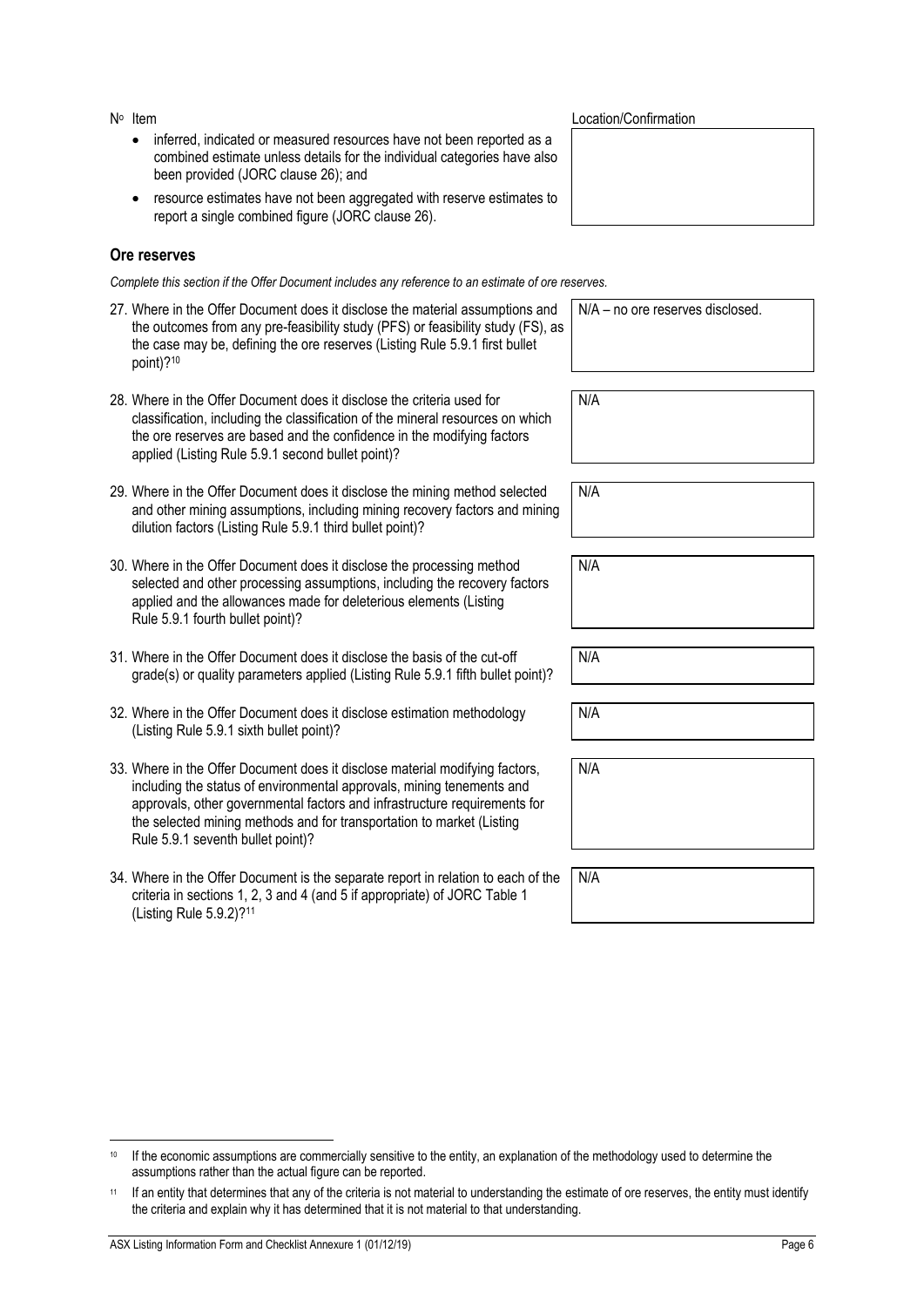- 35. Please enter "Confirmed" in the column to the right to indicate that the following JORC requirements have been satisfied:
	- the reserve estimate has been appropriately classified according to increasing geological confidence (ie probable or proved – JORC clause 29-32);
	- the reserve estimate has been rounded off to appropriately significant figures (JORC clause 33);
	- where present metal or mineral content has been reported, corresponding tonnages and grade have also been reported (JORC clause 34);
	- proved and probable reserves have not been reported as a combined estimate unless details for the individual categories have also been provided (JORC clause 34);
	- reserve estimates have not been aggregated with resource estimates to report a single combined figure (JORC clause 36); and
	- where figures for both resources and reserves are reported, a statement has been included in the Offer Document which clearly indicates whether the resources are inclusive of, or additional to, the reserves (JORC clause 36).

#### **Production targets or financial information derived from production targets**

*Complete this section if the Offer Document includes any reference to a production target or financial information derived from a production target (such as forecast revenues, forecast costs of production, forecast capex, a net present value, internal rate of return or payback period).*

36. Where in the Offer Document does it disclose the material assumptions on which the production target is based (Listing Rule 5.16.1)?

Specifically, where in the Offer Document does it disclose the material assumptions about the 'modifying factors' in the JORC Code?

Specifically, where in the Offer Document does it disclose the material assumptions about the scheduling of development and production and the availability of project finance?

- 37. Where in the Offer Document does it state that the reserves or resources underpinning the production target have been prepared by a competent person in accordance with the JORC Code (Listing Rule 5.16.2)?<sup>12</sup>
- 38. Where in the Offer Document does it state the relevant proportions of ore reserves, mineral resources, exploration target and qualifying foreign estimates underpinning the production target (Listing Rule 5.16.3)?
- 39. Is a proportion of the production target based on an inferred mineral resource?

If so, please indicate where in the Offer Document the required cautionary statement has been included stating that:<sup>13</sup>

"*There is a low level of geological confidence associated with inferred mineral resources and there is no certainty that further exploration work will result in the determination of indicated mineral resources or that the production target itself will be realised*" (Listing Rule 5.16.4)?

| Item | Location/Confirmation |
|------|-----------------------|
|------|-----------------------|

| e<br>$\mathbf l$ | N/A |  |
|------------------|-----|--|
|                  |     |  |
|                  |     |  |
|                  |     |  |
|                  |     |  |
|                  |     |  |
|                  |     |  |
|                  |     |  |
|                  |     |  |
|                  |     |  |
| t                |     |  |
| er               |     |  |
|                  |     |  |

N/A – no production targets disclosed.

N/A

N/A

N/A

N/A

N/A

<sup>12</sup> Note that disclosing a production target that is based solely on an exploration target or solely on a combination of inferred mineral resources and an exploration target is prohibited (Listing Rule 15.5(a)), as is disclosing a production target based solely or partly on historical estimates or foreign estimates (other than qualifying foreign estimates) of mineralisation (Listing Rule 15.5(b)). A production target that is based solely on an inferred mineral resource must comply with Listing Rule 5.16.6.

<sup>13</sup> Note that the cautionary statement must be proximate to, and have equal prominence as, the reported production target.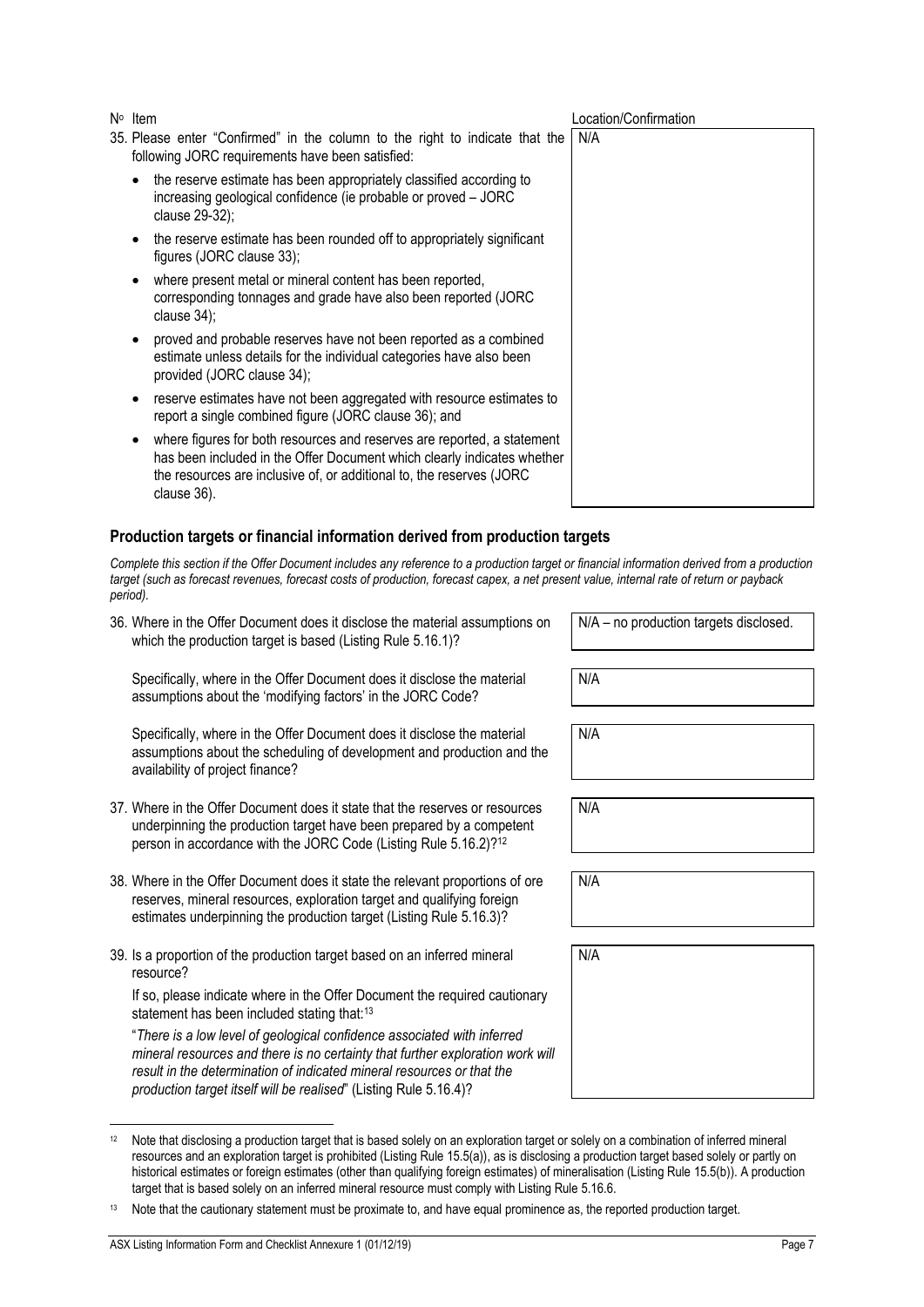- N<sup>o</sup> Item
- 40. Is a proportion of the production target based on an exploration target?

If so, where in the Offer Document does it include a statement of the factors that lead the entity to believe that it has a reasonable basis for reporting the production target in that context (Listing Rule 5.16.5 and section 8 of Guidance Note 31 *Reporting on Mining Activities*)?

Please also indicate where in the Offer Document the required cautionary statement has been included stating that:<sup>14</sup>

"*The potential quantity and grade of an exploration target is conceptual in nature, there has been insufficient exploration to determine a mineral resource and there is no certainty that further exploration work will result in the determination of mineral resources or that the production target itself will be realised.*" (Listing Rule 5.16.5 and section 8 of Guidance Note 31 *Reporting on Mining Activities*)?

41. Is the Production Target based solely on an inferred mineral resource?

If so, where in the Offer Document does it include a statement of the factors that lead the entity to believe that it has a reasonable basis for reporting the production target based solely on inferred mineral resources (Listing Rule 5.16.6 and section 8.7 of Guidance Note 31 *Reporting on Mining Activities*)?

Please indicate where in the Offer Document it states the level of confidence with which the inferred mineral resources are estimated and the basis for that level of confidence (Listing Rule 5.16.6)

Please also indicate where in the Offer Document the required cautionary statement has been included stating that:<sup>15</sup>

"*There is a low level of geological confidence associated with inferred mineral resources and there is no certainty that further exploration work will result in the determination of indicated mineral resources or that the production target itself will be realised. The stated production target is based on the company's current expectations of future results or events and should not be solely relied upon by investors when making investment decisions. Further evaluation work and appropriate studies are required to establish sufficient confidence that this target will be met.*" (Listing Rule 5.16.6)

And provide a copy of the technical report required under Listing Rule 5.16.6 to support the production target with a sufficient level of confidence and which has been prepared by, or under the supervision of, a named independent competent person or persons and includes the information referred to in Listing Rules 5.22(b) and (c)

42. Is the production target based on a portion of inferred mineral resources and/or an exploration target in addition to ore reserves and/or measured and indicated mineral resources?

If so, please enter "Confirmed" in the column to the right to indicate that the entity is satisfied that the respective proportions of inferred mineral resources and the exploration target are not the determining factors in project viability (section 8.5 of Guidance Note 31 *Reporting on Mining Activities*)

| Item | Location/Confirmation |
|------|-----------------------|
|------|-----------------------|

N/A

N/A

| N/A |  |  |  |
|-----|--|--|--|
|     |  |  |  |
|     |  |  |  |
|     |  |  |  |

N/A

| ,<br>J       |     |
|--------------|-----|
| $\mathbf{S}$ | N/A |

| N/A |  |  |  |
|-----|--|--|--|
|     |  |  |  |
|     |  |  |  |

<sup>14</sup> Note again that the cautionary statement must be proximate to, and have equal prominence as, the reported production target.

<sup>15</sup> Note again that the cautionary statement must be proximate to, and have equal prominence as, the reported production target.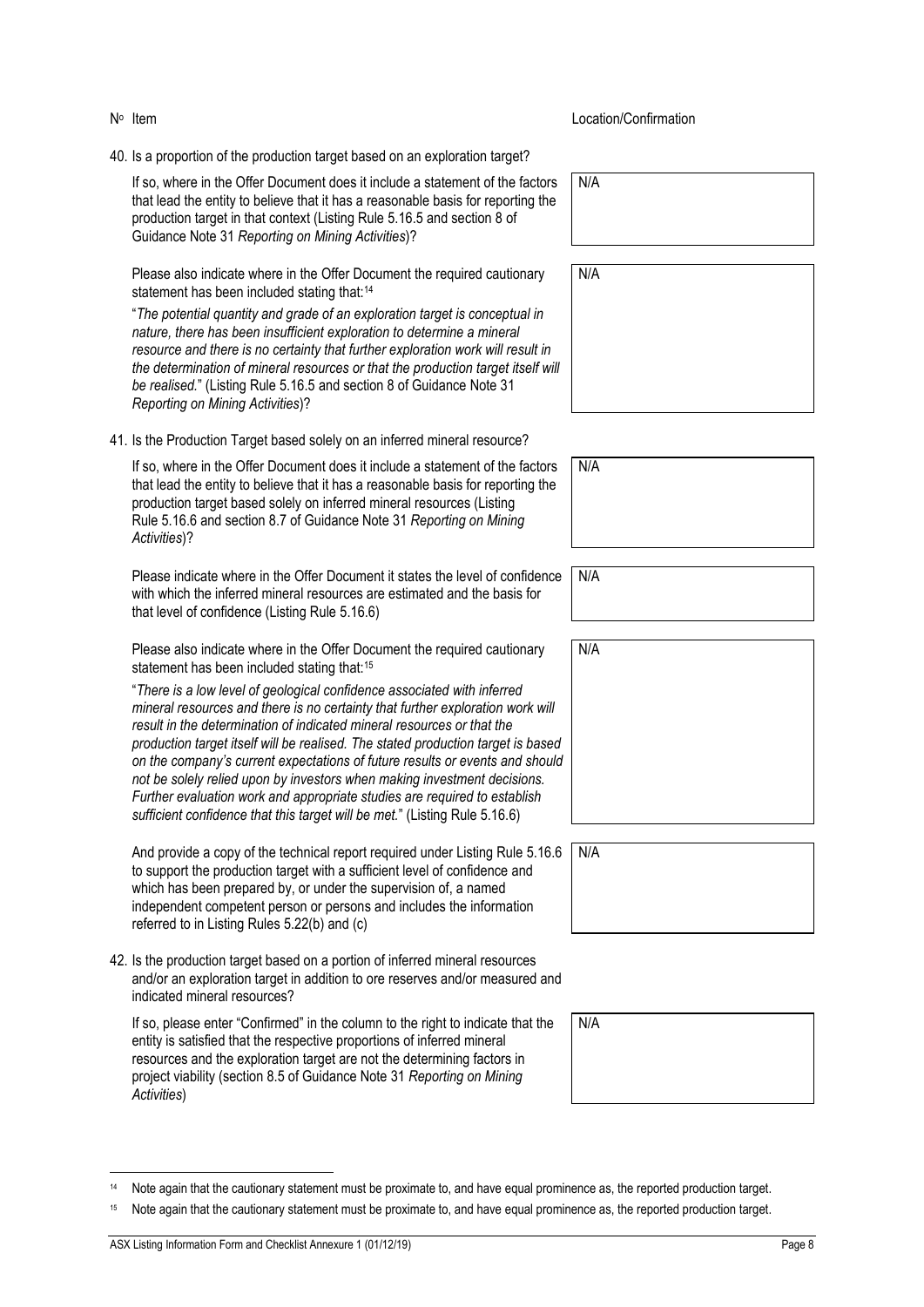the steps ASX expects it to take in these circumstances.

N<sup>o</sup> Item Please also enter "Confirmed" in the column to the right to indicate that the inferred mineral resources and exploration target do not feature as a significant proportion early in the mine plan (section 8.5 of Guidance Note 31 *Reporting on Mining Activities*)

- 43. Is a proportion of the production target based on qualifying foreign estimates that have not been verified and reported as mineral resources or ore reserves in accordance with the JORC Code after 3 years from the date the qualifying foreign estimates were initially reported? If so, where in the Offer Document is the statement and explanation referred to in Listing Rule 5.14.2 (Listing Rule 5.16.7)?
- 44. Does the Offer Document include forecast financial information derived from a production target relating to:
	- the mineral resources and ore reserves holdings of the entity (an entity level production target); or
	- a material mining project of the entity (or two or more mining projects which together are material to the entity)?

If so, where in the Offer Document does it include all material assumptions on which the forecast financial information is based (Listing Rule 5.17.1)?<sup>16</sup>

Where in the Offer Document does it state the production target from which the forecast financial information is derived, including all the information contained in Listing Rule 5.16 (Listing Rule 5.17.2)

If a significant proportion of the production target is based on an exploration target, where in the Offer Document does it state the implications for the forecast financial information of not including the exploration target in the production target (Listing Rule 5.17.3)

### **Scoping studies**<sup>17</sup>

*Complete this section if the Offer Document includes any reference to a scoping study.*

45. Is the scoping study partially supported by an inferred mineral resource and/or exploration target?

If so, where in the Offer Document does it state both the proportion and relative sequencing of the inferred mineral resource and/or exploration target within the scoping study (JORC clause 38)?

- 46. Where in the Offer Document is the cautionary statement required under clause 38 of the JORC Code about the scoping study?<sup>18</sup>
- 47. Has the sample cautionary statement suggested in clause 38 of the JORC Code been augmented to reflect the surrounding facts and circumstances and to address the other issues dealt with in ASX's scoping study guidance (ASX Scoping Study Guideline 4)?

<sup>16</sup> If the economic assumptions are commercially sensitive to the entity, an explanation of the methodology used to determine the assumptions rather than the actual figure can be reported. Note, however, that economic assumptions may not be commercially sensitive. An entity that considers that certain information is commercially sensitive should refer to section 8.6 of Guidance Note 31 on

<sup>17</sup> JORC clause 38 defines a "scoping study" as an order of magnitude technical and economic study of the potential viability of mineral resources. It includes appropriate assessments of realistically assumed modifying factors together with any other relevant operational factors that are necessary to demonstrate at the time of reporting that progress to a pre-feasibility study can be reasonably justified. Note that the cautionary statement must be in the same paragraph as, or immediately following, the disclosure of the scoping study.

Location/Confirmation

N/A

N/A

N/A

N/A

N/A – no scoping studies disclosed

N/A

N/A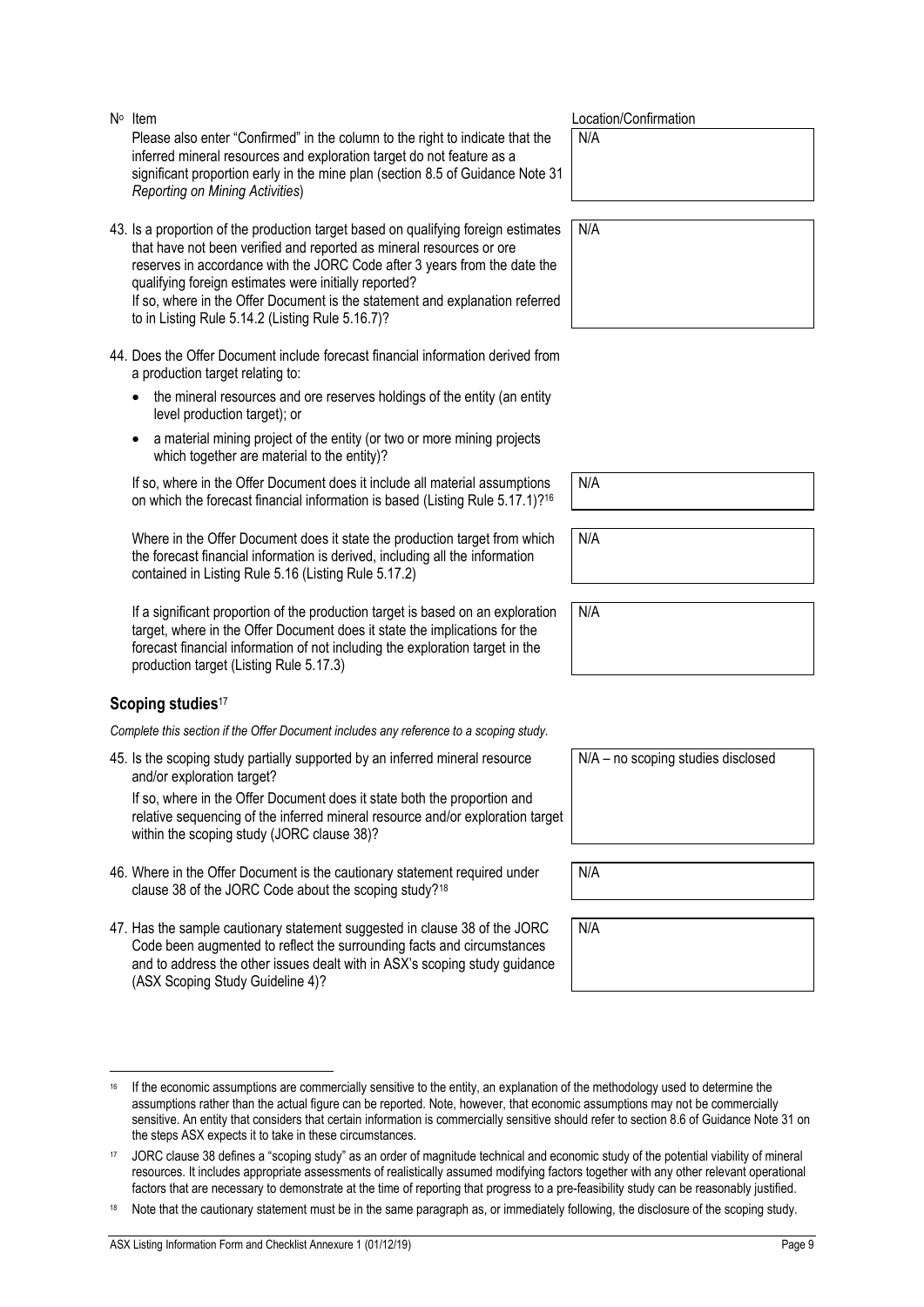## **Mining exploration entities**

*Complete this section if the entity is a mining exploration entity.*

- 48. Where in the Offer Document is there a map or maps of the entity's mining tenements prepared by a competent person, which:
	- indicate the geology and other pertinent features of the tenements, including their extent and location in relation to a capital city or major town, and relative to any nearby properties which have a significant bearing on the potential of the tenements;
	- are dated; and
	- identify the competent person and the report to which they relate?
- 49. Where in the Offer Document is there a schedule of the entity's mining tenements prepared by a competent person, which states in relation to each mining tenement:
	- the geographical area where the mining tenement is situated;
	- the nature of the title to the mining tenement;
	- whether the title has been formally confirmed or approved and, if not, whether an application for confirmation or approval is pending and whether the application is subject to challenge; and
	- the person in whose name the title to the mining tenement is currently held?
- 50. Where in the Offer Document is there a statement setting out a program of expenditure, together with a timetable for completion of an exploration program, in respect of each mining tenement (or, where applicable, each group of tenements)?
- 51. Within the 2 years preceding the date of the entity's application for admission to the official list, has the entity acquired, or entered into an agreement to acquire, an interest in a mining exploration area or similar mining tenement from any person?

If so, where in the Offer Document does it disclose:

- the date of the acquisition or agreement;
- full details of the tenement, including any title particulars;
- the name of the vendor;
- if the vendor was not the beneficial owner of the tenement at the date of the acquisition or agreement, the name of the beneficial owner;
- details of any relationship between the vendor (or, if the vendor was not the beneficial owner of the tenement at the date of the acquisition or agreement, between the beneficial owner(s)) and the entity or any related party or promoter of, or adviser to, the entity; and
- details of the purchase price paid or payable and all other consideration (whether legally enforceable or not) passing directly or indirectly to the vendor,

and, if the vendor acquired the tenement from a third party within that 2 year period, the equivalent details to those set out above in relation to the arrangements between the vendor and the third party?

IGR pages 13, 18, 25.

**Location/Confirmation** 

IGR page 16 and 17

Section 5.3 of the Prospectus.

IGR pages 116 and 117.

Section 9.2.1 of the Prospectus.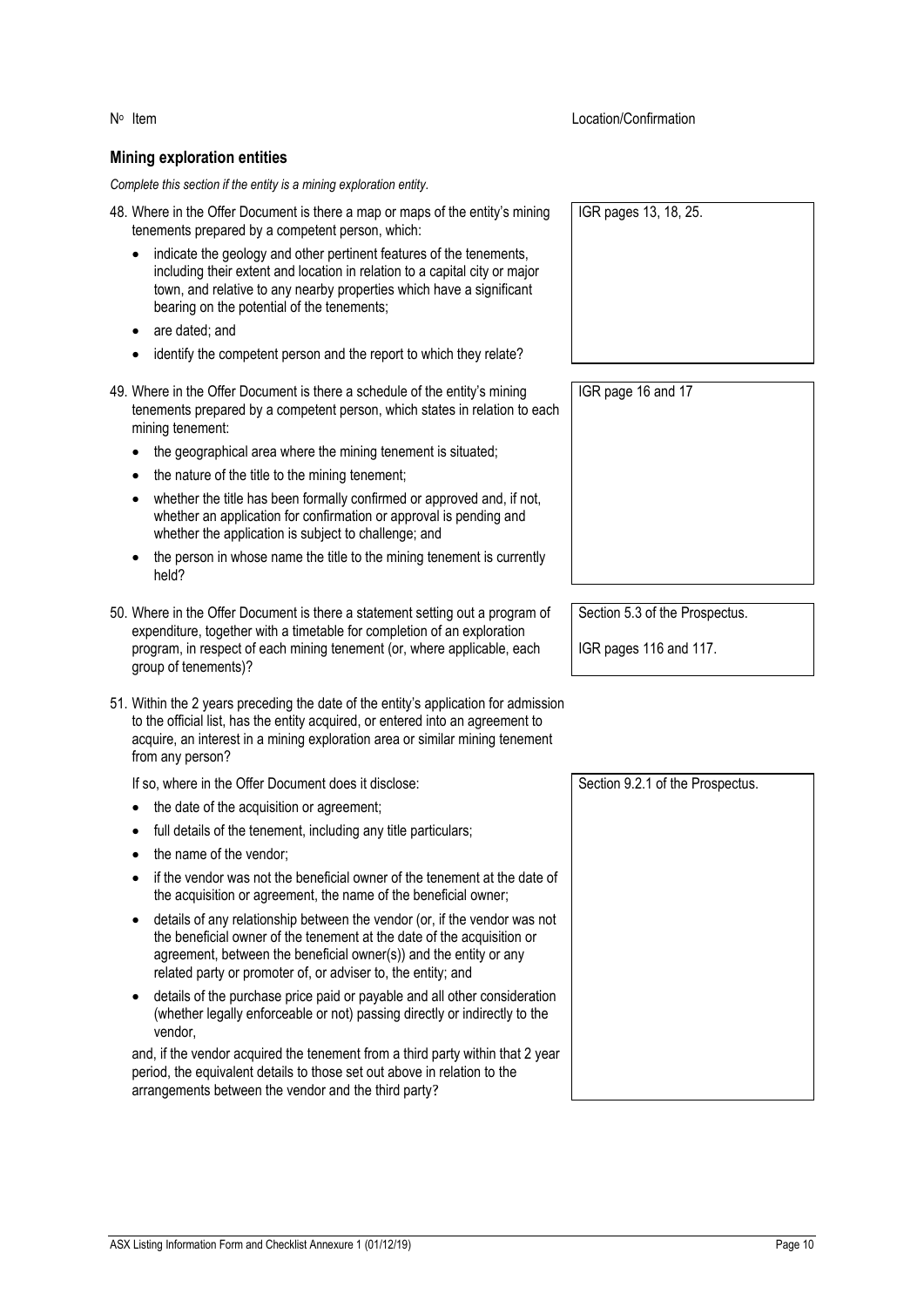Is the vendor (or, if the vendor was not the beneficial owner of the tenement at the date of the acquisition or agreement, are any of the beneficial owner(s)) a related party or promoter of the entity or an associate of a related party or promoter of the entity?

If so, please enter "Confirmed" in the column to the right to indicate that the consideration paid by the entity for the tenement was solely restricted securities, save to the extent it involved the reimbursement of expenditure incurred in developing the tenement<sup>19</sup> or the entity was not required to apply the restrictions in Appendix 9B under Listing Rule 9.1.3 (Listing Rule 1.1 Condition 11)

Please also provide a copy of the agreement(s) relating to the acquisition entered into by the entity and any expert's report or valuation obtained by the entity in relation to the acquisition

52. Is the entity or a child entity in a joint venture arrangement to investigate or explore a mining tenement?

If so, please provide a copy of the joint venture agreement  $\vert$  No.

Where in the joint venture agreement does it provide that if the entity requires it, the operator of the joint venture will give the entity all the information the entity requires to comply with the Listing Rules, and that the information may be given to ASX for release to the market if necessary for the entity to comply with the Listing Rules (Listing Rule 5.45)?

### **Historical or foreign estimates for a material mining project**<sup>20</sup>

*Complete this section if the Offer Document includes any reference to historical or foreign estimates for a material mining project.*

- 53. Where in the Offer Document does it disclose the source and date of the historical estimates or foreign estimates (Listing Rule 5.12.1)?
- 54. Where in the Offer Document does it disclose whether the historical estimates or foreign estimates use categories of mineralisation other than those defined in JORC and if so, an explanation of the differences (Listing Rule 5.12.2)?
- 55. Where in the Offer Document does it disclose the relevance and materiality of the historical estimates or foreign estimates to the entity (Listing Rule 5.12.3)?
- 56. Where in the Offer Document does it disclose the reliability of the historical estimates or foreign estimates, including by reference to any of the criteria in JORC Table 1 which are relevant to understanding the reliability of the historical estimates or foreign estimates (Listing Rule 5.12.4)?

#### Location/Confirmation

|              | $\mathsf{N}/\mathsf{A}$ |  |
|--------------|-------------------------|--|
| €            |                         |  |
| $\mathbf{r}$ |                         |  |
| ı            |                         |  |
|              |                         |  |

N/A

N/A

N/A

<sup>19</sup> ASX may require evidence to support expenditure claims.

<sup>&</sup>lt;sup>20</sup> An "historical estimate" is an estimate of quantity and grade of mineralisation that is based on information and supporting documentation that was prepared prior to the introduction of JORC (1989) and which an entity has not verified as mineral resources or ore reserves in accordance with JORC (Listing Rule 19.12). A "foreign estimate" is an estimate of quantity and grade of mineralisation that was prepared using a mineral resources classification and reporting standard from another jurisdiction prior to an entity acquiring, or entering into an agreement to acquire, an interest in a mining tenement that contains the deposit, and which the entity has not verified as mineral resources or ore reserves in accordance with JORC (Listing Rule 19.12). Note that an entity must not include historical estimates or foreign estimates (other than qualifying foreign estimates) of mineralisation in an economic analysis (including a scoping study, preliminary feasibility study, or a feasibility study) of the entity's mineral resources and ore reserves holdings (see Listing Rule 5.11).